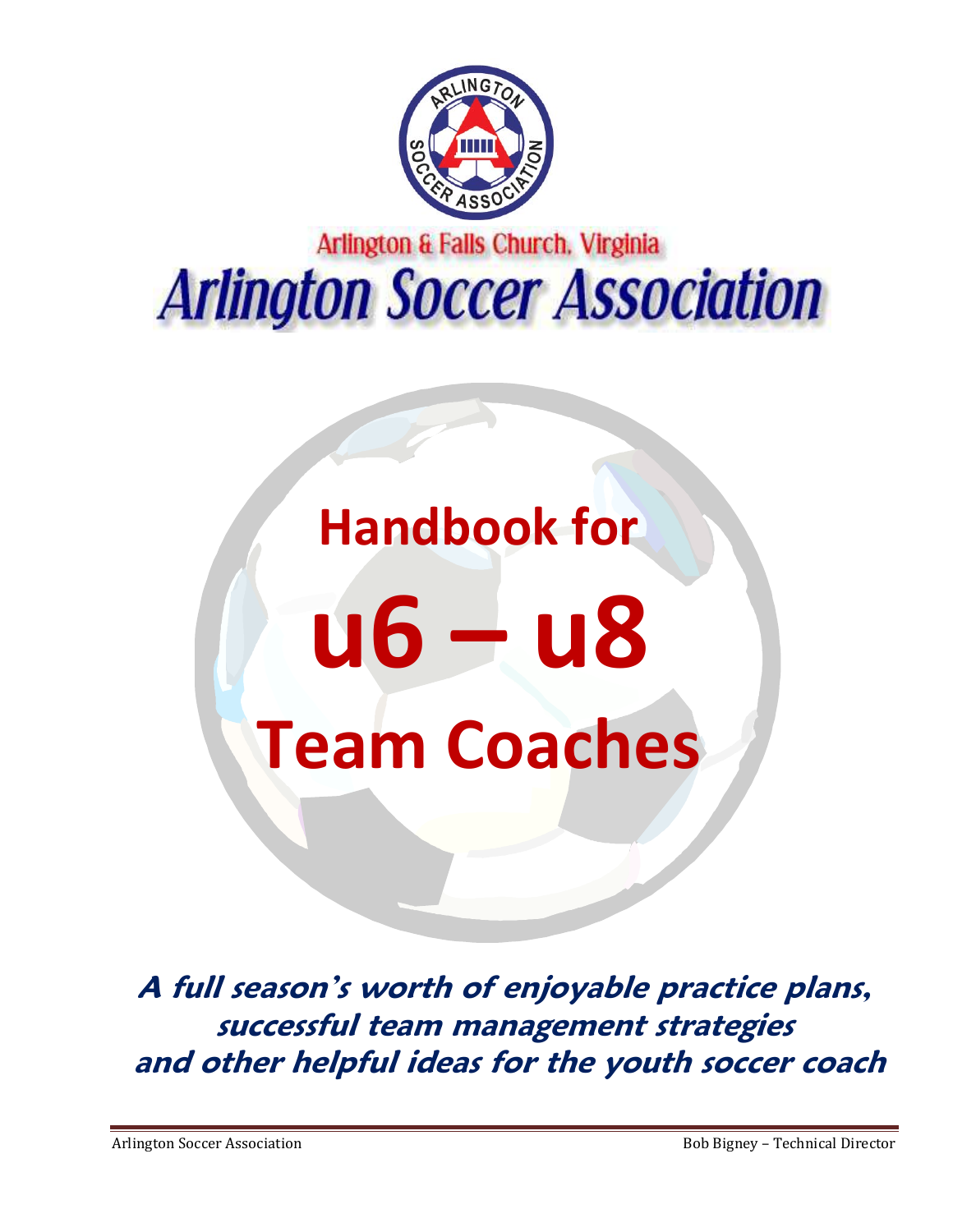### A MESSAGE FROM BOB BIGNEY,

### **TECHNICAL DIRECTOR FOR THE ARLINGTON SOCCER ASSOCIATION:**

#### *Greetings Coaches;*

*First, let me say THANKS! for volunteering your time and energy to coach a youth soccer team. My goal as the Technical Director for the Arlington Soccer Association is pretty simple:* 

*1) Make sure the children are enjoying the game of soccer and learning the skills required to play the game;* 

*2) Make sure the coaches (that would be you) are enjoying the game of soccer and learning the skills that will allow the players to do goal #1.*



*I hope that you enjoy coaching your team almost as much as your players enjoy playing*  for you. The more our players love playing, the more they will want to get out and *play. And the more they get out and play, and spend time with the ball, the better they will become.* 

*This handbook is designed to give the framework (and some ideas) for a full season's worth of practices. I realize that the schedule outlined here may not be exactly the one you have with your team. Even with the practice plans I have provided – you should make each idea and activity your own. Take the activities in this handbook and put your personality into them, make them fit your team.* 

*My one piece of advice is, for those days when you are running late from work, have not been having a good day, have no idea what you are going to do at soccer practice –*  **"let them play!"** *Some of the greatest practices I have ever seen, done by the best coaches I have watched, are simply setting up a couple of goals, rolling out a ball, and letting the kids have fun as they play.* 

 *Have fun, laugh and enjoy coaching the greatest game in the world. Thanks for all you do.* 

Bob Bígney

*Technical Director Arlington Soccer Association*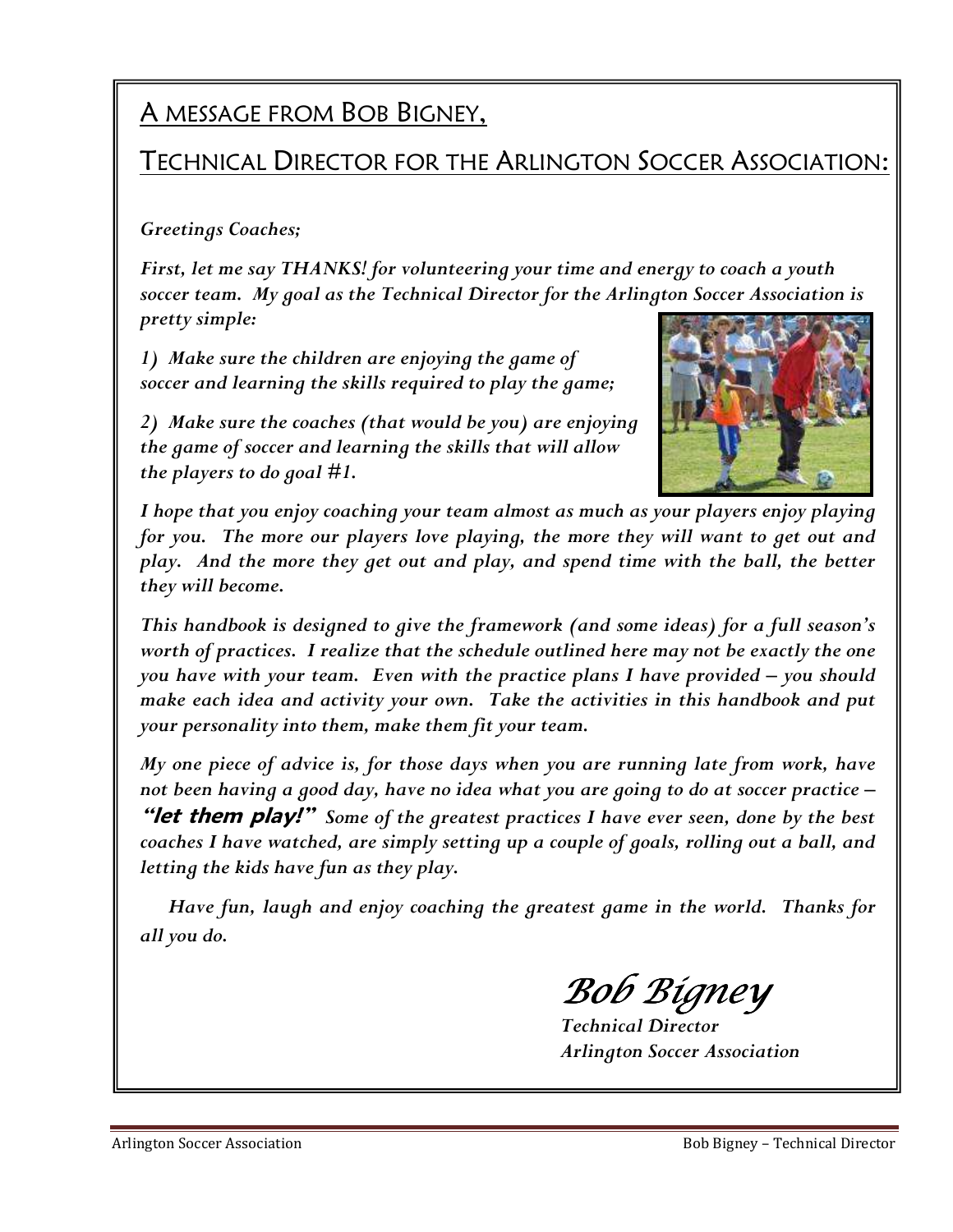# u6 – u8 Handbook Outline:

### **PART I - Helpful Information**

- Judging a 'Good Coach'
- Characteristics of under 6 children
- Characteristics of under 8 children
- Team Management Ideas
- Equipment Checklist
- What to Expect for under 6 Children
- What to Expect from under 8 Children
- First Aid Information for Soccer Coaches

### **PART II - Practice Activities**

*Characteristics of Well-Selected Games* 

- Week 1 Practice Plans
- Week 2 Practice Plans *Activities Checklist*
- Week 3 Practice Plans
- Week 4 Practice Plans
- Week 5 Practice Plans
- Week 6 Practice Plans
- Week 7 Practice Plans *The Jungle Soccer Game*
- Week 8 Practice Plans

### **PART III – Game Day**

• What to do (and not to do) during games.

### **PART IV - ASA Information and Procedures**

• What every ASA coach needs to know.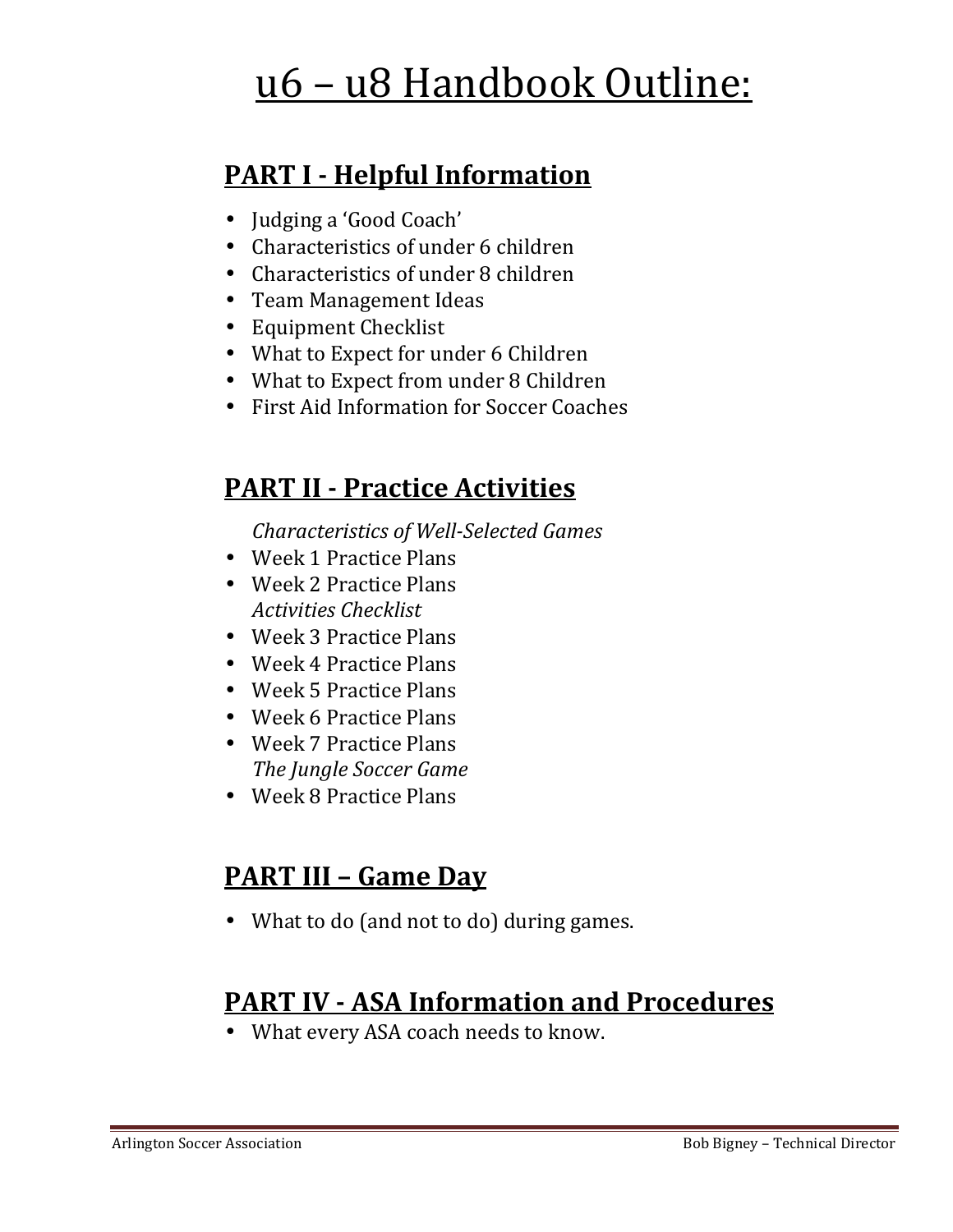

# **PART I**

# **Helpful Information**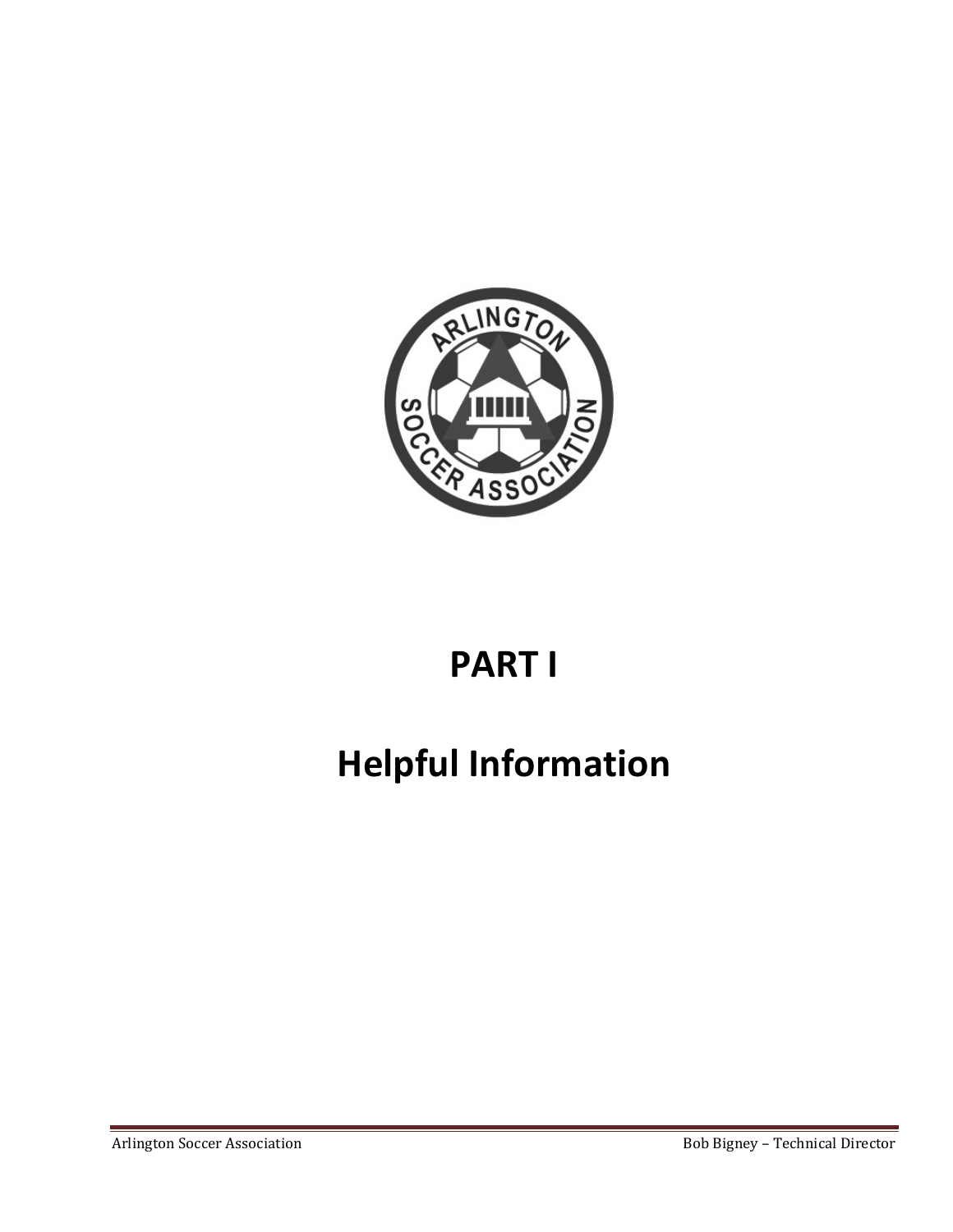# **JUDGING A "GOOD COACH"**

- $\triangleright$  A "good coach" is someone who knows that winning is wonderful but not the real triumph of sports.
- $\triangleright$  A "good coach" is someone who goes to work early, misses meals, gives away weekends, and plays havoc with family schedules so he or she can help out a group of youngsters.
- $\triangleright$  A "good coach" is someone who stays a half hour or more after practice to make sure that everyone of the players has a safe ride home.
- A "good coach" is someone who rarely hears a mom or dad say "Hey Thanks", but receives a lot of advice on game day.
- $\triangleright$  A "good coach" is someone who makes sure that everyone gets to play.
- A "good coach" is someone who teaches young people that winning is not everything; but lies in bed at night staring at the ceiling wondering whether they might have done anything differently to have turned a loss into a win.
- $\triangleright$  A "good coach" is someone who can help a child learn to take mistakes in stride.



- $\triangleright$  A "good coach" is someone who helps a child to develop abilities and confidence that sometimes did not exist before.
- $\triangleright$  A "good coach" is someone a youngster will remember long after the last game has ended and the season is over.

# **"Thanks Coach!"**

*For everything you do*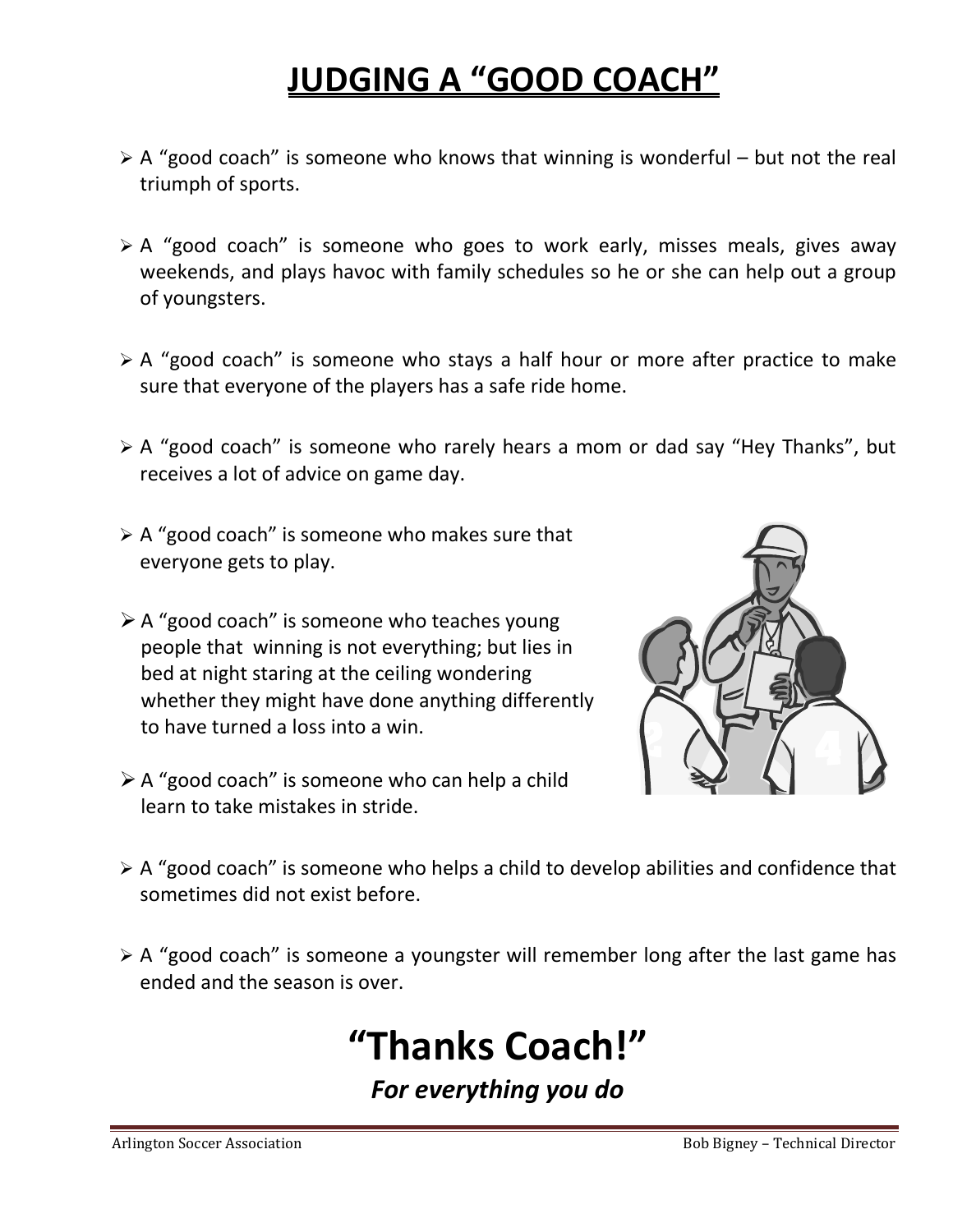**Coach Bob Says – "Children are not just smaller versions of adults. They think, move and act very differently. Getting to know what they are like will help us coach them more effectively.** 

# **Characteristics of U-6 Children**

- **Short attention span. High imagination.**
- **Understands only simple rules.**
- **Limited understanding of time & space.**
- **Individually oriented (me my mine).**
- **Constantly in motion. Love to run and jump.**
- **Easy fatigue rapid recovery.**
- **Psychologically easily bruised. Needs praise.**
- **Little or no concern for team activities.**
- **Physical and psychological development of boys and girls quite similar.**
- **Eye and hand/foot coordination most primitive. Catching skills are not developed.**
- **Prefer larger, softer balls and nerf balls.**
- **No sense of pace (goes flat out)**



**Coach Bob**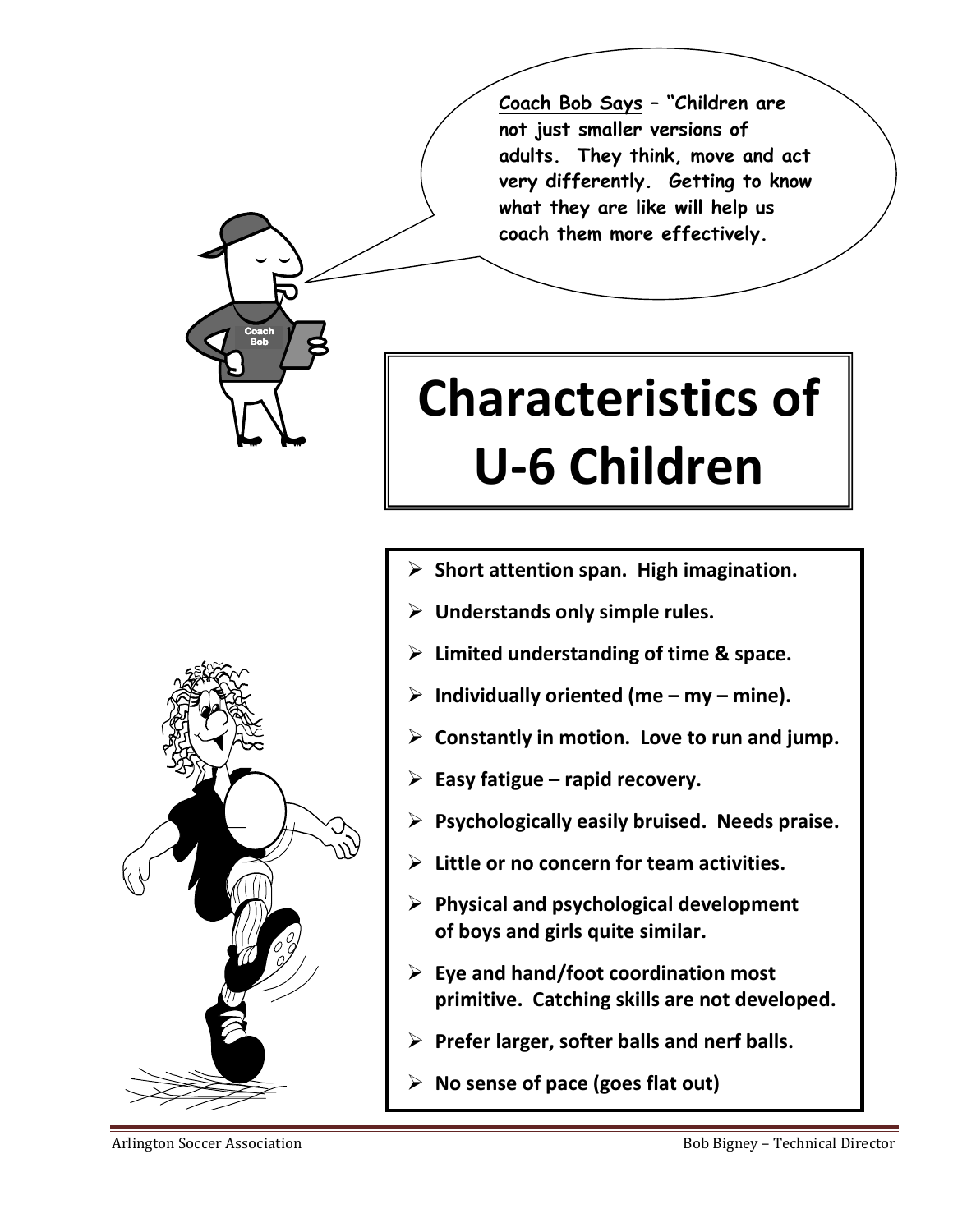# **Characteristics of U-8 Children**



- **Attention span increasing.**
- **Beginning to deal with more than one task.**
- **Inclined more towards group activities.**
- **Developing playmates.**
- **Still in constant motion.**
- **Likes to show skill. Need for approval.**
- **Still very sensitive. (dislikes personal failure in front of peers).**
- **Easily hurt by comments.**
- **Wants everybody to like them.**
- **Beginning to develop physical coordination (most can ride a two wheeler bike).**
- **Still into running, jumping, climbing and rolling.**
- **Still lack sense of pace (goes flat out).**
- **More into the "real ball" through imitations of the big guys.**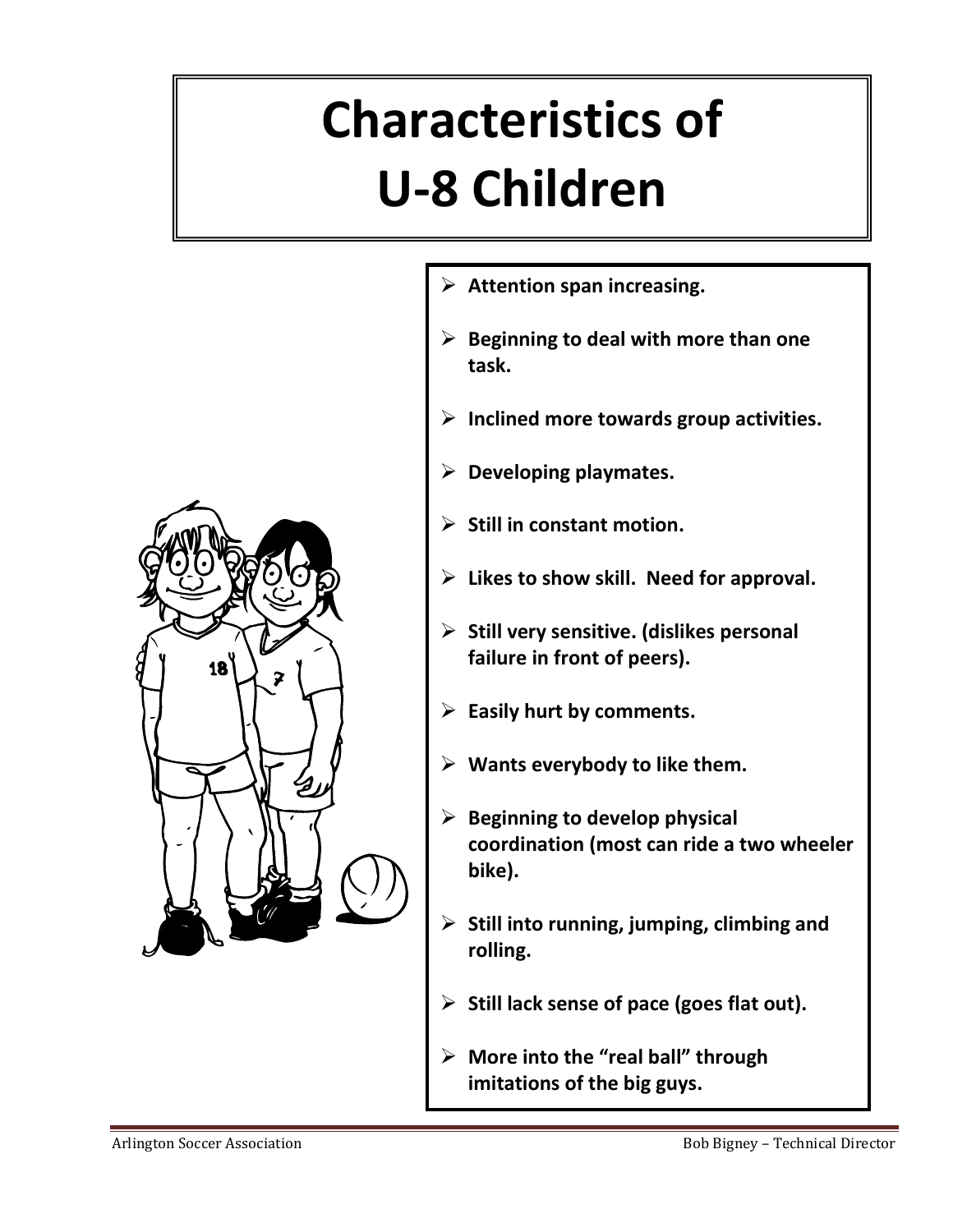### Team Management Ideas



**Coach Bob Says – "My Top 10 Ideas to grab the attention of your players – and run a smooth practice session.** 

**IDEA #10 –** Use colored pennies (vests, bibs) to distinguish teams or groups of players. It makes it easier for the players and easier for the coaches.

**IDEA #9 –** Whenever you want to speak with the group of players, take all the soccer balls away from players. Also, make sure no distractions are behind you – the players will look right past you!

- **IDEA #8** When you arrive at the field, mark out the area you will be using, for whatever activities you will be doing, in advance. It will save you time later and make you look like a really organized coach!
- **IDEA #7** To get the activity restarted, to get the players to come to you, to get whatever you want done quickly - use the countdown method. Just start counting 5, 4, 3, 2, 1. Hey, it worked for my mother!
- **IDEA #6** Sometimes, a player will not be too interested in playing the game you have set up. They may want to do their own thing with their own ball. As long as they are safe, give them the time to do so. You can tell them "come back and join in whenever you want."
- **IDEA #5** If you are waiting for the players to get ready, or to listen to the instructions, simply tell them, "will start when everybody is ready." See if some players get the others to stop fooling around and get ready to play. That will be much more effective.
- **IDEA #4** To really be sure that the players understand the rules and objectives of the activity ask them to tell you what the should be doing. "Which goal are you trying to score in?"
- **IDEA #3** Use a whistle. Not everyday, and not like football coaches do, but sometimes it can be a great attention getter. Referees use them in the games, you can too.
- **IDEA #2** Make it competitive (in a fun way). "Don't be the last one over here" "See who can pick up the most cones" or keeping track of and rewarding good behavior, are all great ways to motivate your players to do the right things.
- **and, IDEA #1** hold a meeting with the parents of the players you will be coaching. Get them involved. At this meeting, go over the following items:

| *player/family expectations   | *practice times & locations          |
|-------------------------------|--------------------------------------|
| *team rules                   | *what you want your players to learn |
| *philosophy of the team/coach | *medical concerns for any player     |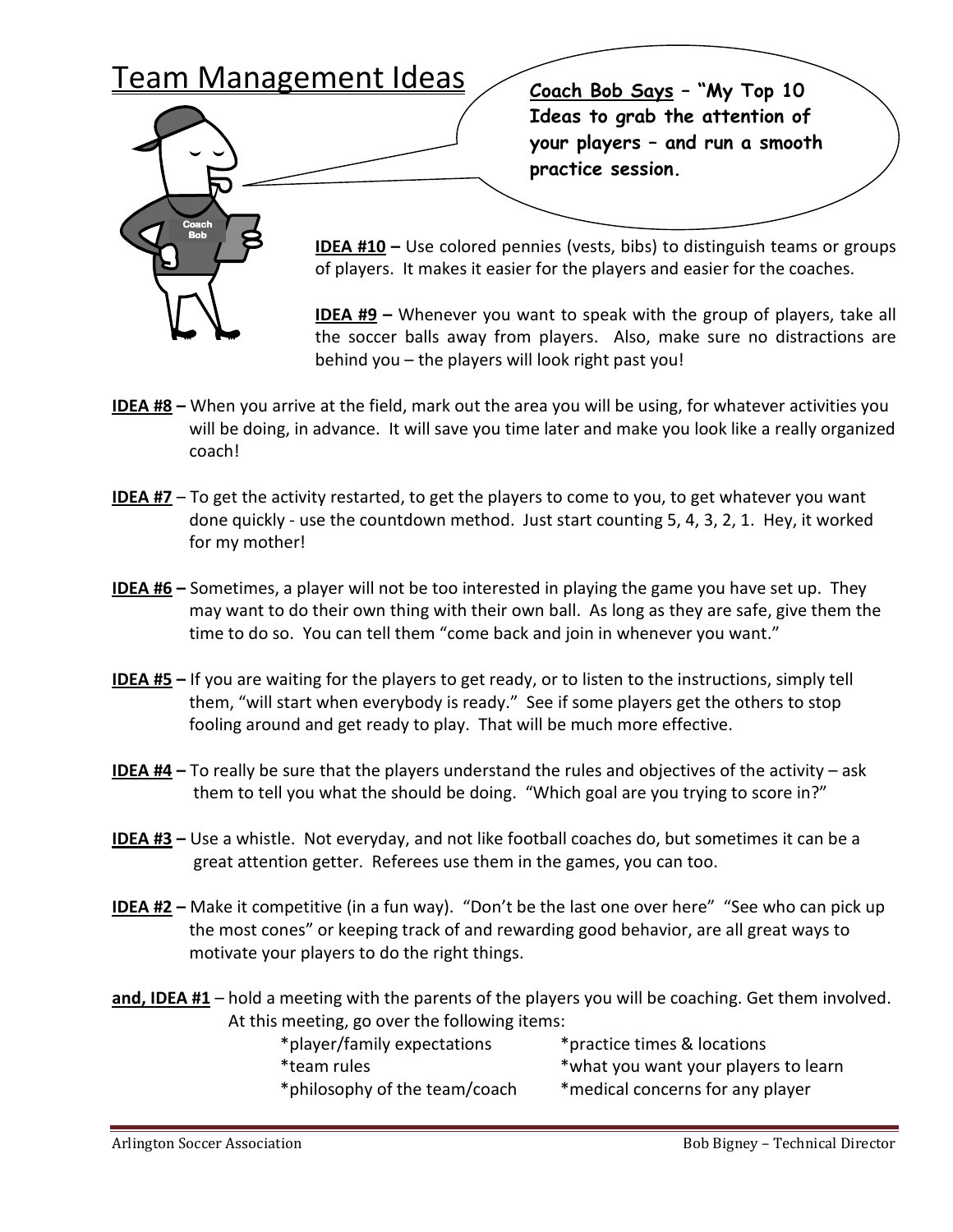## Equipment Checklist

As the coach, it is most often up to you to be prepared for players who forget things. It will be helpful if you prepare a bag that goes with you to all practices and games. In this bag, you should have:

- Players' MEDICAL RELEASE FORMS! These should be provided to you by your club manager. Have these with you at all practices and games; make sure that the emergency contact information is included.
- MEDICAL KITS A simple kit for games and practices is a good idea for every coach. A kit should include:
	- Ice (and `zip-lock' bags), or some cold compress packs
	- $\checkmark$  Band-Aids
	- Antibiotic ointment
	- Bee sting relief ointment
- PUMP and inflating needle
- SHIN GUARDS

Make sure each player on your

team has a soccer ball – and brings it to every practice.

**Good Idea #1**

(as the coach, you should probably bring 3 or 4 extra balls to practice – because you know some players will leave their ball at home!)

• BALLS: If possible, have a good quality ball available for the games. Each player should

have his/her own ball and bring it to practice. However, bring any spares you may have to practice because someone is likely to forget one.

- CONES (about a dozen) Different sizes and colors are helpful. Use these to set up small areas for practice activities.
- BIBS/ PENNIES/VESTS: These are used to divide up teams for activities and games.
- CLIPBOARD or NOTEPAD: Some coaches prefer these for practice plans, medical release forms, substitution schedules, etc.
- WATER: A coach should have water available during practice and at the game. Have the players bring their own water bottles (but keep an extra bottle in your bag or cooler for the occasional forgetful player).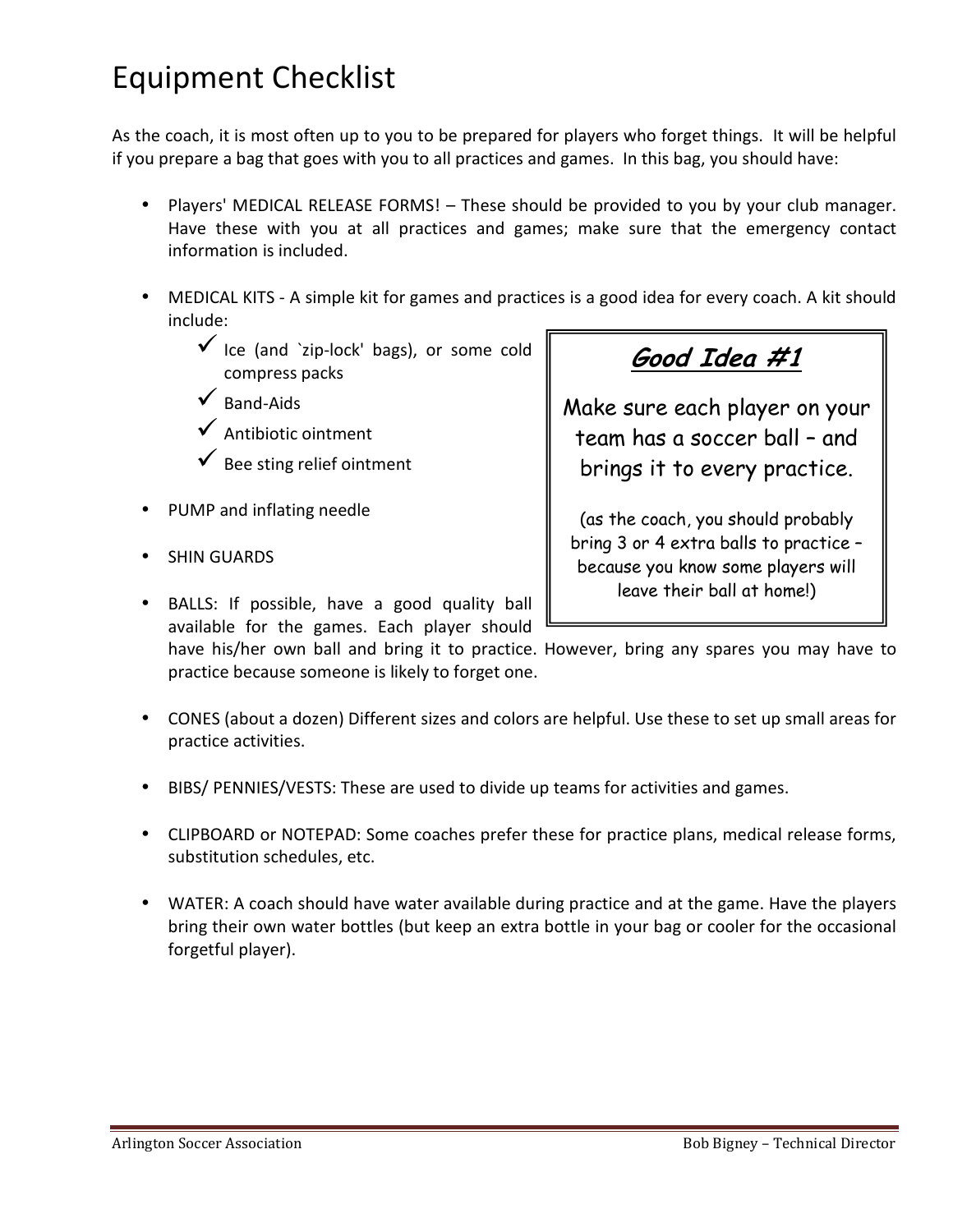# **U6 Soccer Players**

# *THINGS YOU CAN EXPECT*

- $\checkmark$  Most players cry immediately when something is hurt. Some cry even when something is not hurt.
- $\checkmark$  No matter how loud we shout, or how much we "practice" it, they cannot or will not pass the ball.
- $\checkmark$  Somebody will come off the field in need of a toilet. Somebody will stay on the field in need of a toilet.
- $\checkmark$  The only player to hold a position is the goalkeeper (if you play with one). Don't even consider teaching positional play.
- $\checkmark$  Twenty seconds after the start of a game, every player will be within 5 yards of the ball.
- $\checkmark$  Several players will slap at the ball with their hands, or pick it up. Several parents will yell at them not to do that.
- $\checkmark$  A model rocket that is launched from a nearby field will get 99% of the player's attention. By all means, stop whatever you are doing and go watch for a couple of minutes!
- $\checkmark$  During a season, you will end up tying at least 40 -50 shoelaces.
- $\checkmark$  They will do something that is absolutely hysterical. Make sure that you laugh!

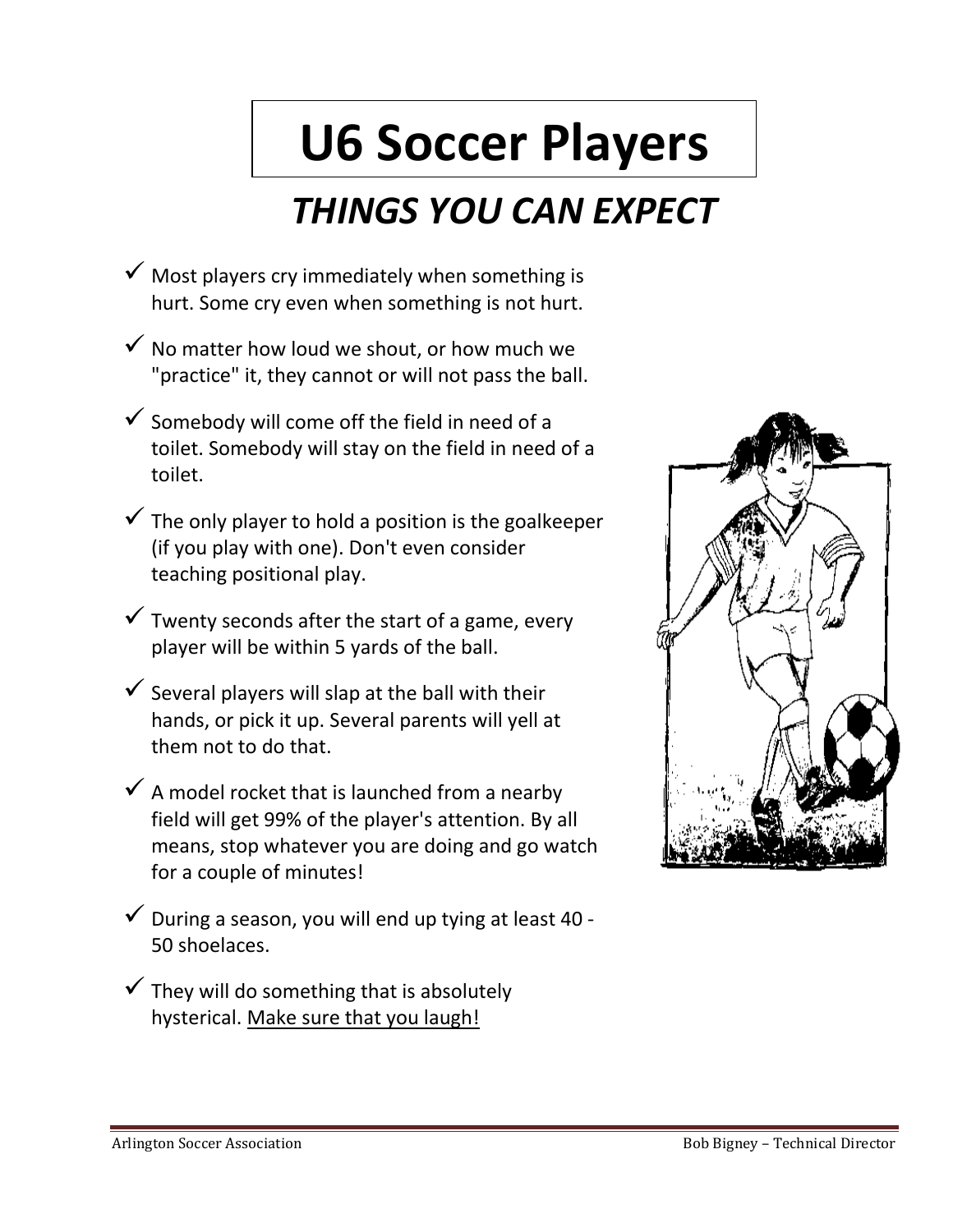# **U8 Soccer Players**

# *THINGS YOU CAN EXPECT*



- $\checkmark$  There will be at least 200-300 falls during the season, but now they will usually pick themselves back up.
- $\checkmark$  The puddle in front of the goal is still too tempting to resist.
- $\checkmark$  Keep a spare pump in your bag, as the players usually do not realize that their ball is flat until they try to kick it, or the coach tells them that it is flat.
- $\checkmark$  Some of the girls are a lot tougher than the boys.
- $\checkmark$  They will still want to wear a pinnie, even when the color is identical to their shirt.
- $\checkmark$  It will be impossible to remember who is whose best friend as you try to make up teams.
- School conflicts will come up... please, let them go (they must face their teachers five days a week).
- $\checkmark$  They will wear their uniform to bed.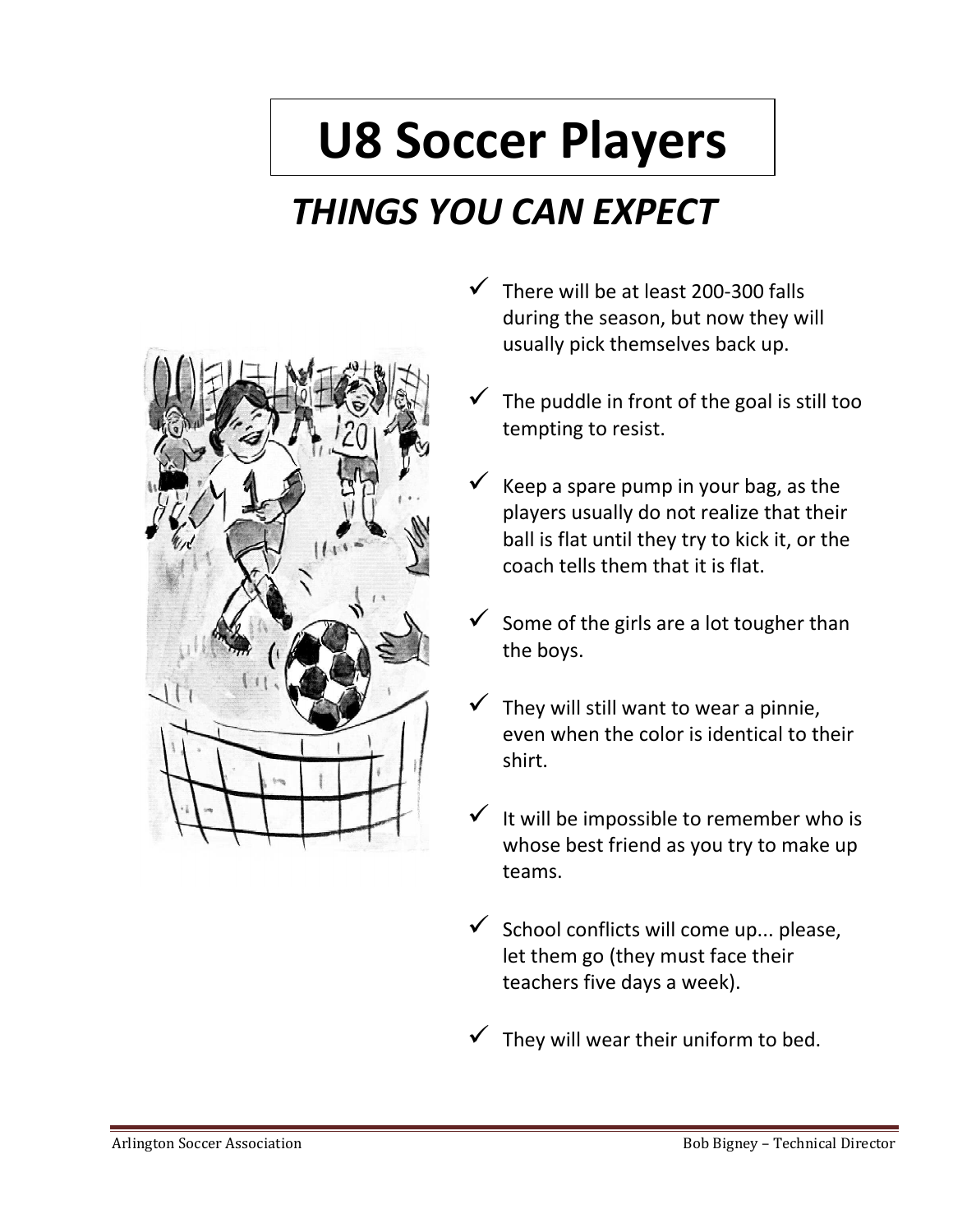## Some Basic First Aid Information for Soccer Coaches

*The following is taken from information on the VYSA website (www.vysa.com)* 

#### **Prevention of Injuries**

The first line of defense in the treatment of athletic injuries is to prevent them. A well-planned program accomplishes this: competition among equal ability groups, proper warm-up, and adherence to the Laws of the Game. Other factors that can lead to the prevention of injuries are as follows:

- Proper use of equipment (shin guards, no jewelry, uniforms designed for climate).
- Upkeep and monitoring of playing surfaces.
- Proper fitting shoes/boots.
- Ample water supply and sufficient number and length of rest periods.
- Avoid scheduling practice during the hottest periods of the day and when there is intense humidity.
- Full rehabilitation of an injury prior to return to play, determined by a physician.
- Recommendation of a physical exam by qualified personnel prior to participation.

The coach or assistant coach should be responsible for assisting with injuries, which includes attending a certified first aid course and knowledge of state and local ordinances. It is recommended that the coach follow-up a player's injury with a conversation with the player's parent. Each coach should have and know how to use a First Aid Kit that includes, but is not limited to: Team Safety and Information Card, plastic bags, and ties for ice, ice, tape, band aids, antiseptic, sterile pads, towelettes, gauze pads, elastic wrap, antibiotic cream and rubber gloves (care should be given to avoid contact with blood and body fluids and to use proper disposal of items soaked with such fluids).

#### **Injury Care**

The care of the injured athlete should begin the moment an injury occurs. Immediate care will reduce the severity of the injury and possibility of long-term disability. The coach, upon seeing an injured player on the field should:

- Stay composed.
- Make sure that the airway is clear.
- Determine if the player is conscious.
- Determine how the injury occurred.
- Question the player to determine the location and severity of the injury.
- If the player is unable to continue, assist him/her to the sideline unless it is a head injury, then do not move and call for emergency help.

After determining that the injury IS NOT life threatening, the nature of the injury can be further determined.

- Note the position of the injured part.
- Look for swelling and deformity.
- Compare it with the opposite side.
- Do not move the injured body part.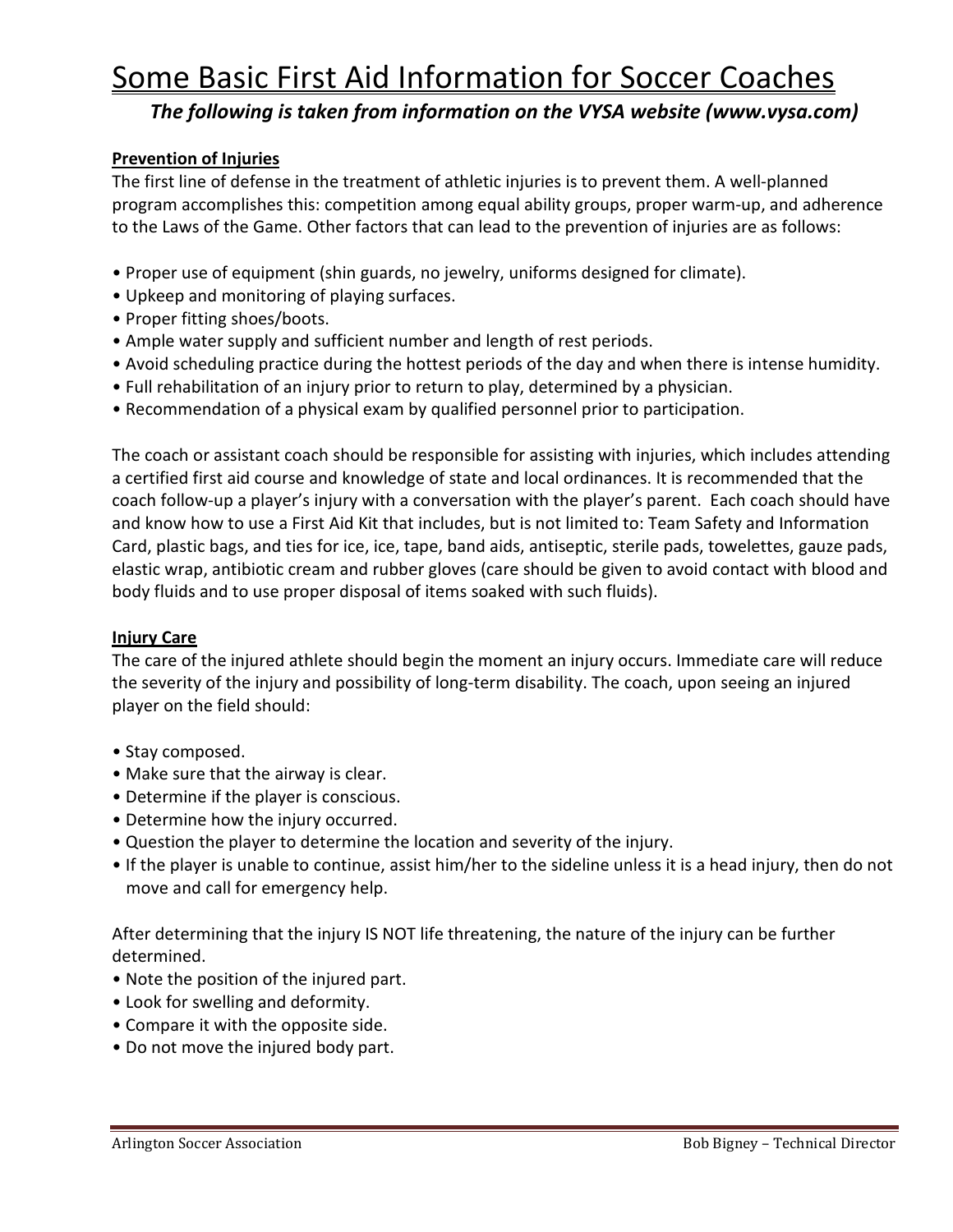Treatment for minor injuries such as sprains, strains, and contusions is referred to as R.I.C.E. (Rest, Ice, Compression, Elevation). R.I.C.E. treatments should occur immediately after the injury and a general rule is to ice for 20 minutes on and 20 minutes off – three consecutive times. The treatment helps in three different ways:

- Applying Ice to the injured area causes the blood vessels to constrict, limiting circulation to the injured area.
- Applying Compression with an elastic bandage inhibits the accumulation of blood and fluids in the area; thereby, minimizing pain and swelling.
- Resting & elevating the injured area decreases fluid accumulation and helps reduce muscle spasms.

#### *Some Familiar terms coaches should know:*

- Sprain ligaments are bands of tissue that attach bone to bone and stabilize joints. A sprain is an injury to one or more ligaments.
- Strain a tearing injury to a muscle or a tendon (tendons attach muscle to bone).
- Contusion a blow to a muscle or tendon caused by an outside force, which causes hemorrhaging to surrounding tissue.
- Abrasion a loss of surface area of skin. The area should be cleaned with an antiseptic to prevent infection. An antibiotic ointment should be applied to keep the wound moist and destroy any bacteria present.

#### **Heat Injuries Coaches Should Be Aware of:**

- **Heat Cramps** an involuntary contraction of muscle or a muscle group that is repetitive and rapid in nature. Care – rest, drink water, and stretching.
- **Heat Exhaustion** surface temperature approximately normal, skin pale and clammy, profuse perspiration, tired, and weak, headache – perhaps cramps, nausea, dizziness, possible vomiting and possible fainting (the player will most likely regain consciousness as the head is lowered). Immediate Care – move to a cool area, air-conditioning best, have the player lie down with feet elevated, remove restrictive apparel as appropriate, cool with wet cloths or by fanning, if alert – water may be given (1/2 glass per 15 minutes), if player vomits – take to hospital immediately and always refer to physician for further diagnosis, treatment and prior to return to activity.
- **Heat Stroke** body temperature is high, skin is hot, red and dry, sweating mechanism is blocked, pulse is rapid and strong, player may lose consciousness. Immediate Care – seek immediate medical care (Call 911), while waiting; treat as above for heat exhaustion keeping in mind that if you reduce the body temperature too rapidly it can cause internal bleeding.

#### *General Principles When Handling an Injured Player:*

- Avoid panic; use common sense; seek professional help.
- Check for breathing, bleeding, consciousness, deformity, discoloration, and shock.
- Dependent upon the nature of the injury, avoid moving the player.
- Inspire confidence and reassure the player; determine how the injury occurred.
- Use certified athletic trainers when available; always ERR on the side of caution.
- It is recommended that if a player has had medical attention, he/she must have written permission from the doctor to return to activities.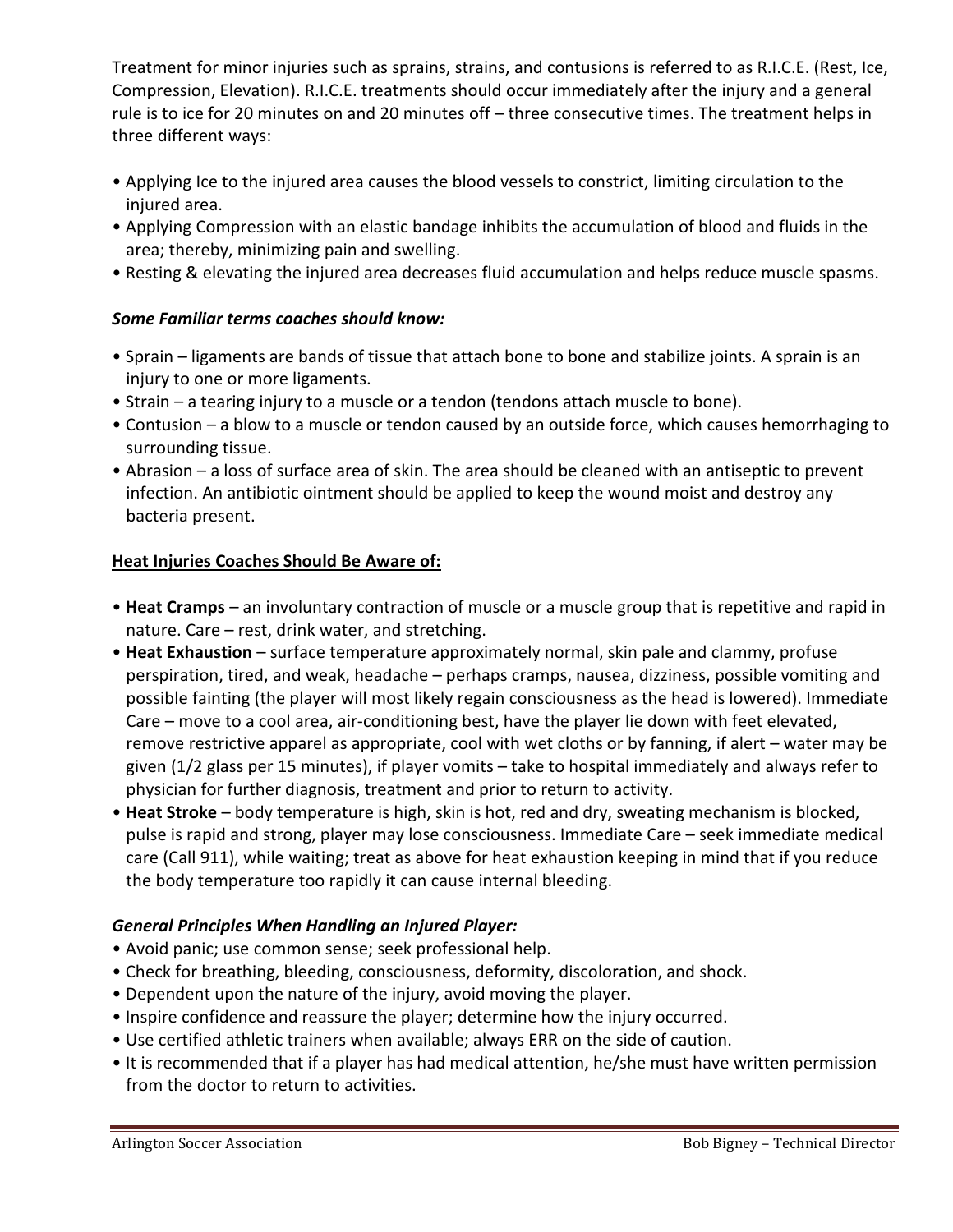

# **PART II**

# **Practice Activities**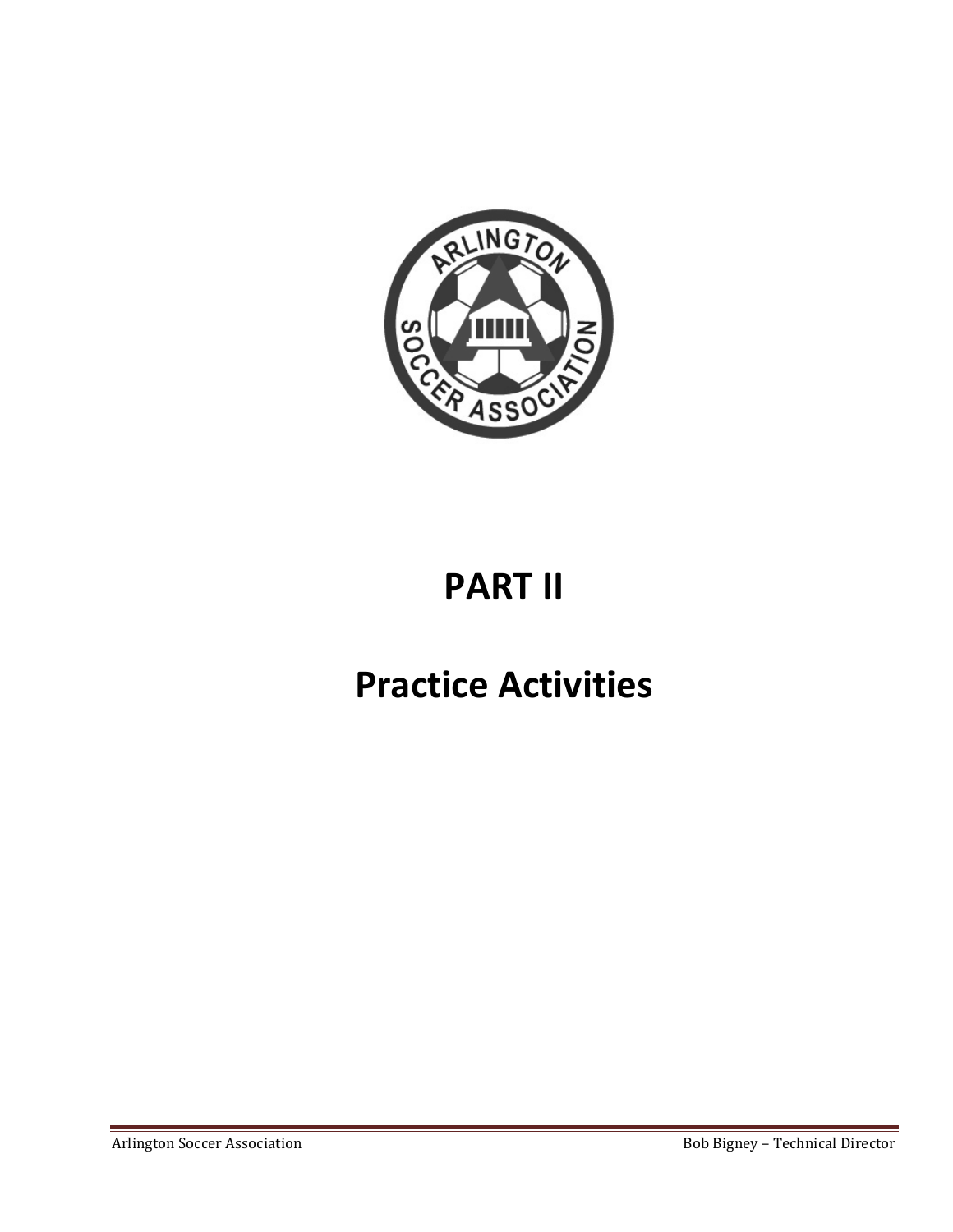## **CHARACTERISTICS OF WELL – SELECTED GAMES**

- **1. Opportunities to experiment and experience are abundant and continuous.**
- **2. A broad range of differences can be accommodated. Progressive challenges can be built in to allow individuals to participate at their own personal level.**
- **3. Effort has been made to reduce potential for emotional and social, as well as physical injury.**
- **4. Goals and purposes are clear, consistent, and attainable.**
- **5. Feedback is usually immediate and frequent, allowing a participant to experience relationships between cause and effect.**
- **6. Errors are expected and forgiven.**
- **7. There is usually an almost instant opportunity to try again (to adjust, to repeat, to recover).**
- **8. Perseverance and coping with temporary frustration is encouraged by the format of the game.**
- **9. Self-control frequently contributes to achieving the goal.**
- **10. No player is eliminated either blatantly or subtly.**

### **Good Idea #2**

Give each activity you do at practice a name! Players will get to know the names of the activities, what they need to do and how they are set up. Feel free to use the names I have given them – or make up your own names. Have fun!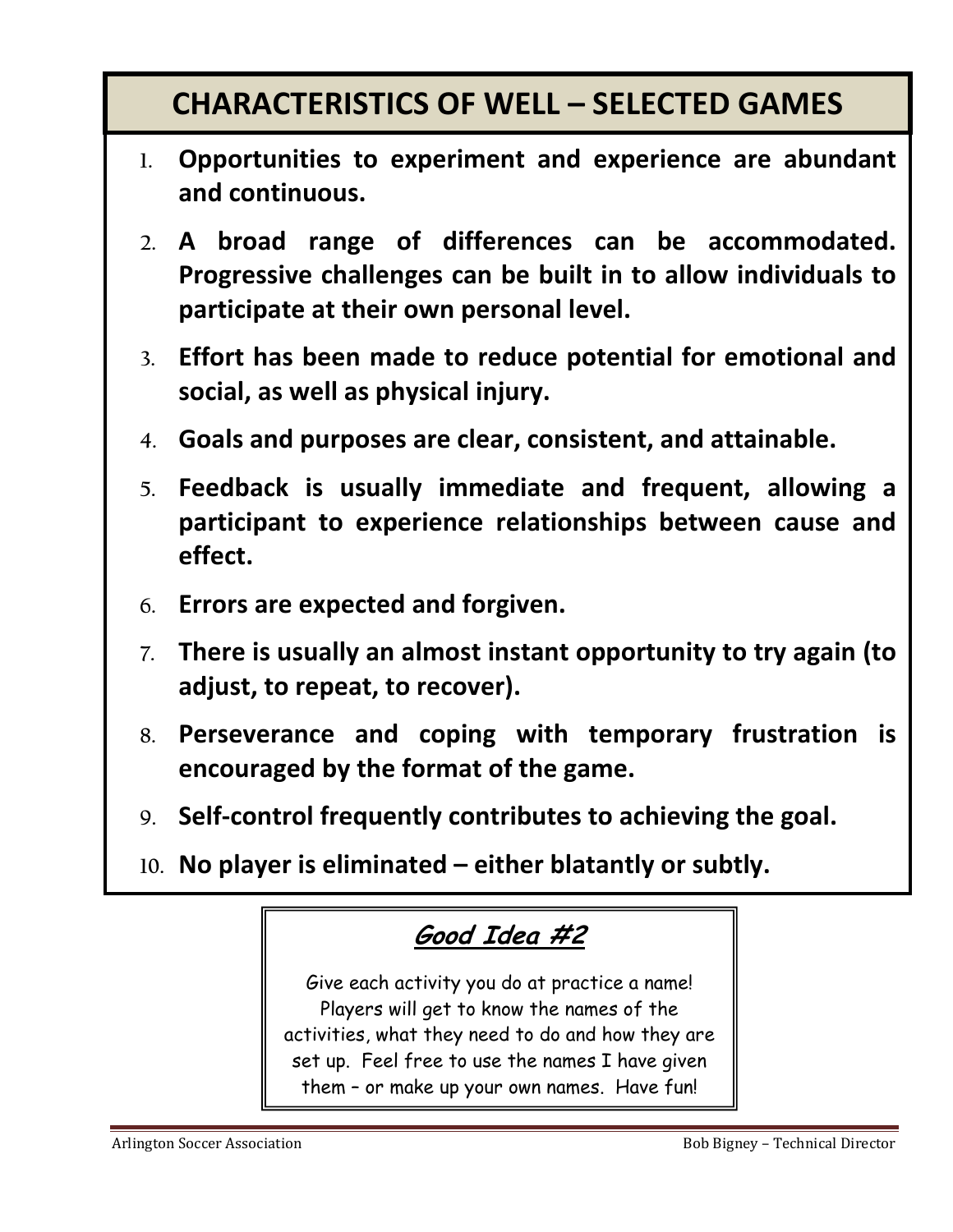## Week 1 Practice Plan

#### **Activity #1 – "Doorways"**

Each player with a ball, inside a marked area (grid).

- 1) Players move around with the ball Free dribbling, trying to find some open space.
- 2) Set pairs of cones "doorways" around the grid. *Give players involvement with placing the cones.* 
	- Players now dribble around and try to dribble through the doorways.
	- Stop and show (let players demonstrate) how to dribble with the ball close to the foot.
	- Players receive a point each time they dribble through a "doorway".
	- 30 seconds to score as many points as possible.
	- Stop and ask how many points were scored.
	- Give a second try players must try to beat their score from the first round. *Players are competing against themselves – not each other.*

#### Coaching Points:

 Good dribbling technique – "Don't kick it with your toe" Head up to look around & decide where to go Close control of the ball – *"Keep it close to your foot"; "No Collisions!"; "Stay inside the area"*

#### **Activity #2 – Circles**

- Each player with a ball, standing in a big circle (marked with cones).
- A smaller circle is marked with cones on the inside of the larger circle.
- On the command, players dribble toward the small circle, make a turn and come back to their spot on the big circle. *Demonstrate (let the players show) how to make tight turns with the ball*
- Give a count down  $(5, 4, 3, 2...)$  for the players to get to the middle & back.

#### Bonus Game:

*Players dribbling inside the small circle – coach tries to tag the players. Now move into the big circle. Coach tries to tag the players – ask the players "which was easier for you?" Can they recognize that more open space is better?* 





 **X X**

 $\begin{pmatrix} \triangle \\ \square \end{pmatrix}$  **x** 

 **X**

 $\begin{array}{c|c|c|c|c} \Delta & \Delta & \Delta \end{array}$  X  $\begin{array}{c|c|c} \Delta & \Delta \end{array}$  X  $\begin{array}{c|c|c} \Delta & \Delta \end{array}$ 

**X**

**X** 

 **X**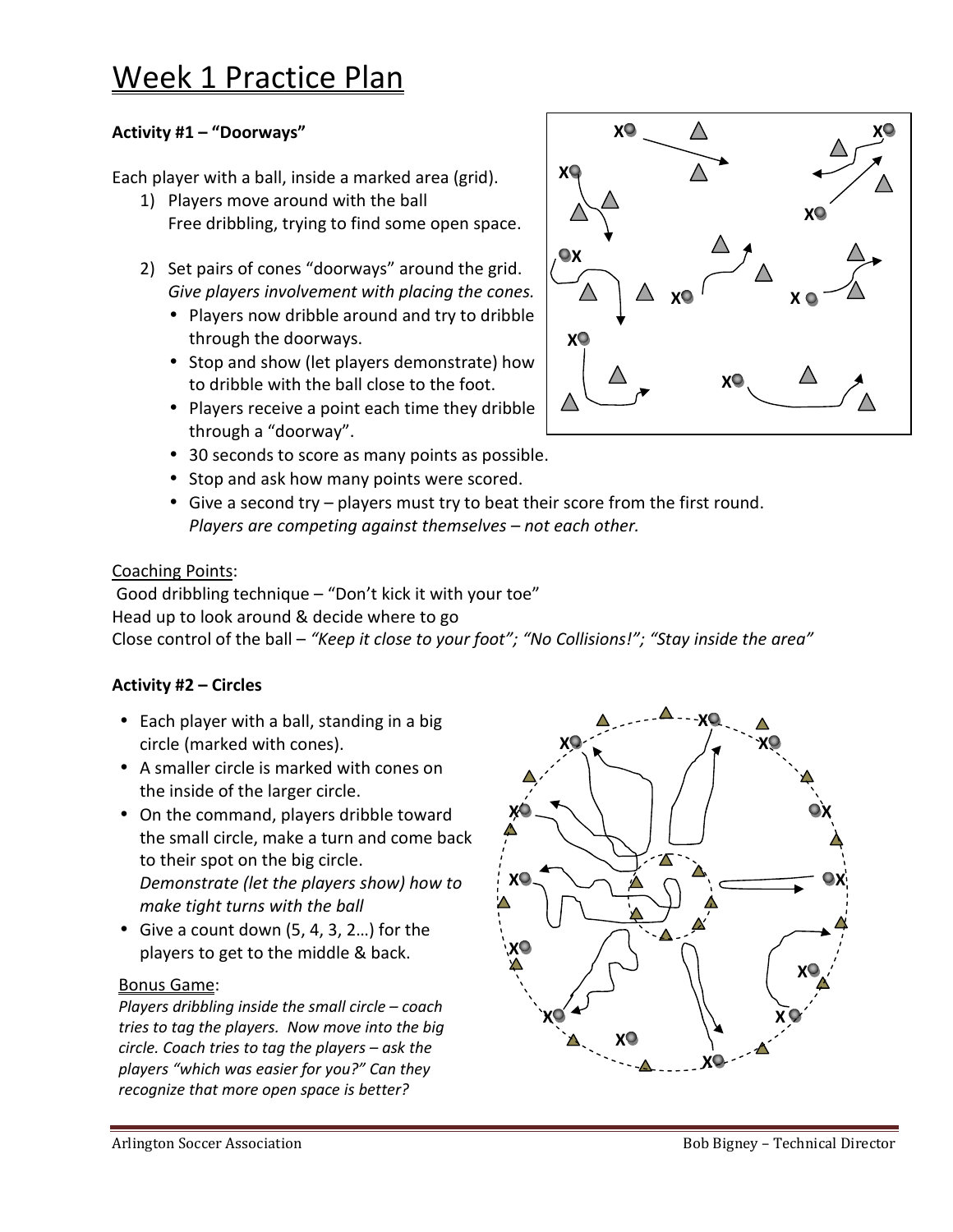#### **Activity #3 – "Boss of the Balls". Across the Line.**

- Divide players into 2 teams of 4 players per team (or 4 teams on 2 fields).
- Mark a field with cones. Size depends on the number of players.
- All the soccer balls are with the coach (the BOSS OF THE BALLS!) An the soccer pails are with the coach (the BOSS OF THE BALLS!)<br>at the middle of one sideline. **Coach**
- Coach rolls in a ball, each team tries to dribble or kick it across the end line; the other team is going the other way.
- After a team gets the ball across the end line, or if the ball goes out, the players leave the ball – the coach serves in another ball. After all the balls are gone, count up how many are behind each line – and them bring them back to the coach.
- Start the game again

*Coach can impact the game, or involve a player, by how he/she serves the new ball into the game.* 

*Coach can serve in 2 or 3 balls at the same time!* 

#### **Activity #4 – THE BIG GAME. "Boss of the Balls"**

- Divide players into 2 teams of 4 players per team (or 4 teams on 2 fields).
- Teams should not be more than 4 players per team.
- Mark a field with cones. Size depends on the number of players.
- Mark a goal at each end (cones, flags, bags, trashcan)
- All the soccer balls are with the coach (the BOSS OF THE BALLS!) at the middle of one sideline. **Coach** coach coach coach coach coach coach coach coach coach coach coach coach coach coach coach coach coach coach coach coach coach coach coach coach coach coach coach coach coach coach coa
- Coach rolls in a ball, each team tries to kick it through the goal at one end; the other team is going the other way.
- After a team scores a goal, or if the ball goes out, the players leave the ball – the coach serves in another ball.
- After all the balls are gone, the players must get them and bring them back to the coach.

**Bob** 

• Start the game again.

*Coach can impact the game, or involve a player, by how he/she serves the new ball into the game. Coach can serve 2 or 3 balls at the same time!* 





**Coach Bob Says – "The game is the best teacher. Put your players into game-like situations during practice – and then do your coaching in that game"**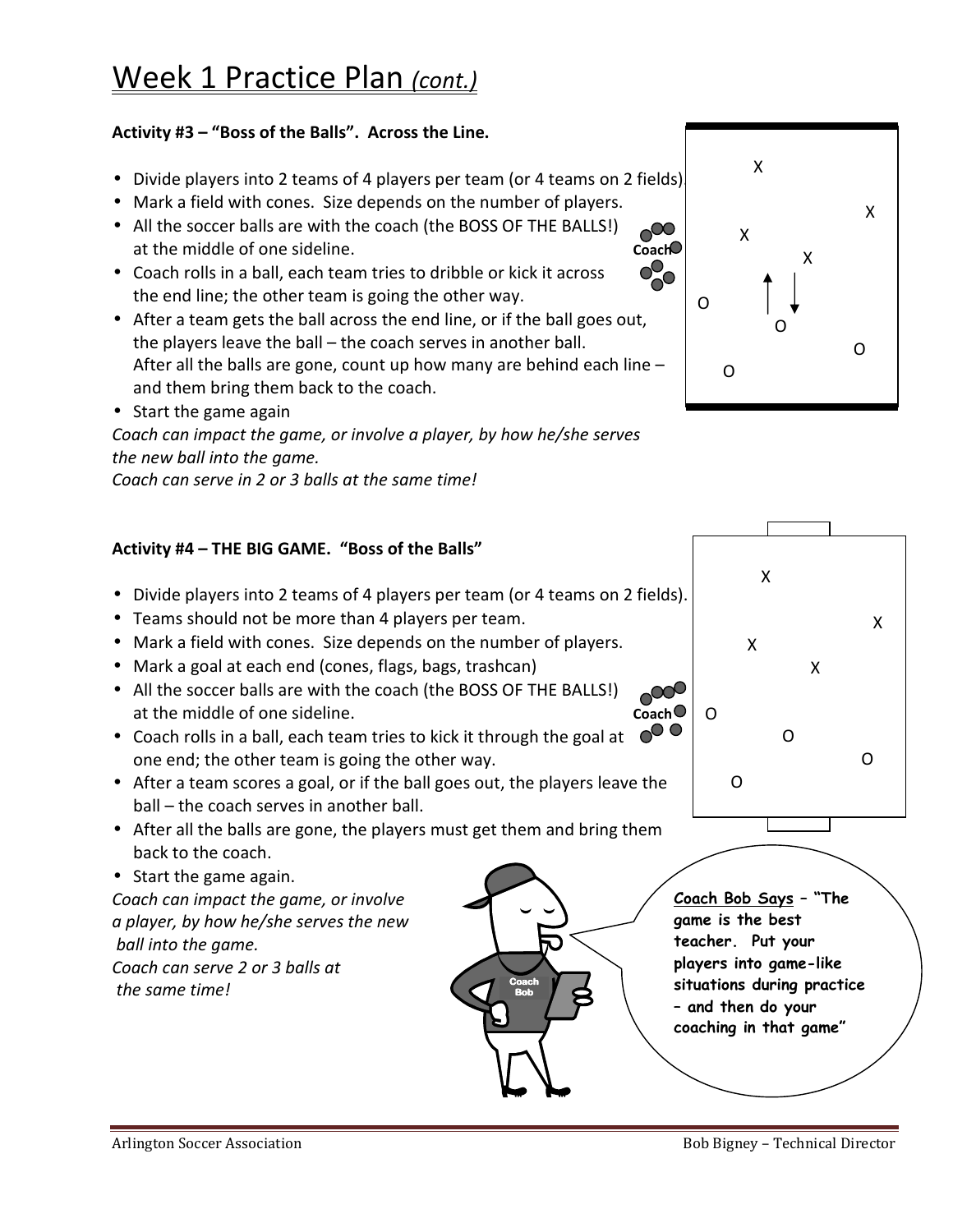#### **Activity #1 – Dribbling Games**

- All the players, with a ball each, inside a marked area.
- Free dribbling, trying to control the ball and find some open space. No collisions, stay inside the grid.
- Players must follow the coach's commands:
	- "Stop!" or "Freeze!"
	- "Right foot only!"
	- > "Left foot only!"
	- $\triangleright$  "Stop the ball with your
		- **Elbow**; Knee; Shoulder; Butt

*Coaching Point – always have the ball under control; close to the foot.* 

#### **Activity #2 – "Sharks & Minnows"**

*(or do you prefer "Foxes & Rabbits"?)*

- Using the same area, have all players line up on one end of the field. These are the "minnows". Each has a ball.
- Select 2 "sharks". They stand in the middle of the field.
- On the command, the minnows try to dribble their soccer ball from one end of the field to the other.
- Watch out for sharks! The sharks try to kick the soccer balls outside of the field. If a ball goes out, it is out.
- If a minnow's ball gets kicked out, they become a shark and try to help the sharks the next turn.
- If a minnow makes it all the way to the other end, they are safe. They wait for the next round.
- Wait for that turn to end, see how many sharks there are, and then send the minnows back the other way. \*\*Last 2 minnows get to start as sharks for the next game.

#### **Activity #3 – THE BIG GAME. "Boss of the Balls"**

- Divide the players into 2 teams (or 4 teams on 2 fields).
- Mark a field with cones. Size depends on the number of players.
- Mark a goal at each end (cones, flags, bags, trashcan)
- All the soccer balls are with the coach (the BOSS OF THE BALLS!) all the soccer balls are with the coach (the BOSS OF THE BALLS!)  $\bullet_{\bullet \bullet} \bullet_{\bullet}$ <br>at the middle of one sideline.
- Coach rolls in a ball, each team tries to kick it through the goal at one end; the other team is going the other way.
- After a team scores a goal, or if the ball goes out, the players leave the ball – the coach serves in another ball.
- After all the balls are gone, the players must get them and bring them back to the coach.
- Start the game again.





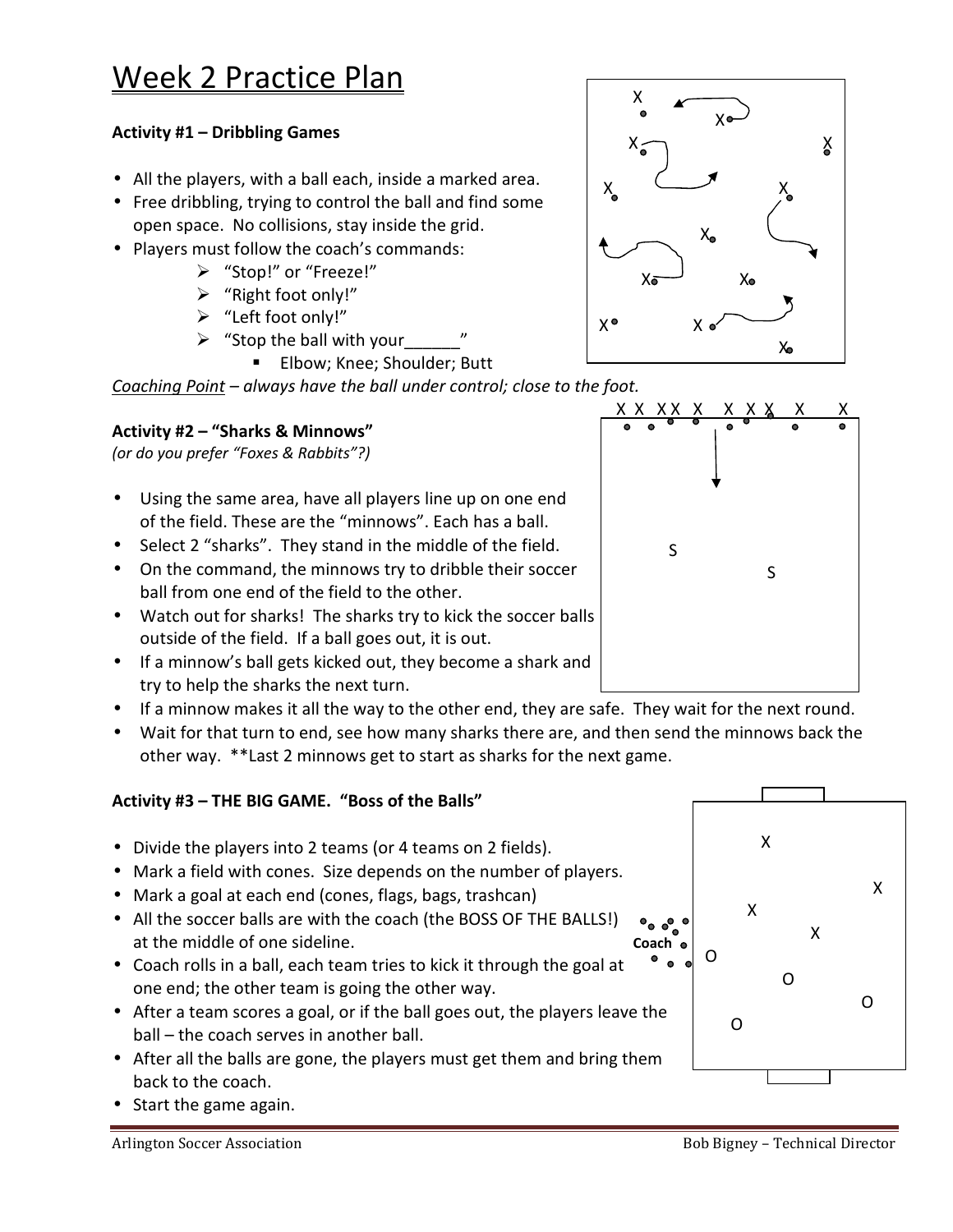# **COACHING ACTIVITIES CHECKLIST**

Coaches – go through this checklist when planning your activities; or after a practice. Can you say YES to these questions?

- **ARE THE ACTIVITIES FUN?**
- **ARE THE ACTIVITIES DEVELOPMENTALLY APPROPRIATE?**
- **ARE THE ACTIVITIES ORGANIZED?**
- **DO THE ACTIVITIES MOVE FROM SIMPLE TO COMPLEX?**
- **IS THE INFORMATION CLEAR, CONCISE, AND CORRECT?**
- **ARE THE PLAYERS INVOLVED?**
- **IS CREATIVITY AND DECISION-MAKING BEING USED?**
- **ARE THE SPACES BEING USED SAFE AND APPROPRIATE?**
- **IS THE COACH'S FEEDBACK APPROPRIATE?**
- **ARE THERE IMPLICATIONS FOR THE GAME?**

**Good Idea #3**

After a few weeks of practice, ask the players what their favorite activities are – or ask them what they would like to do at practice. Their answers might surprise you and help you plan what you will do.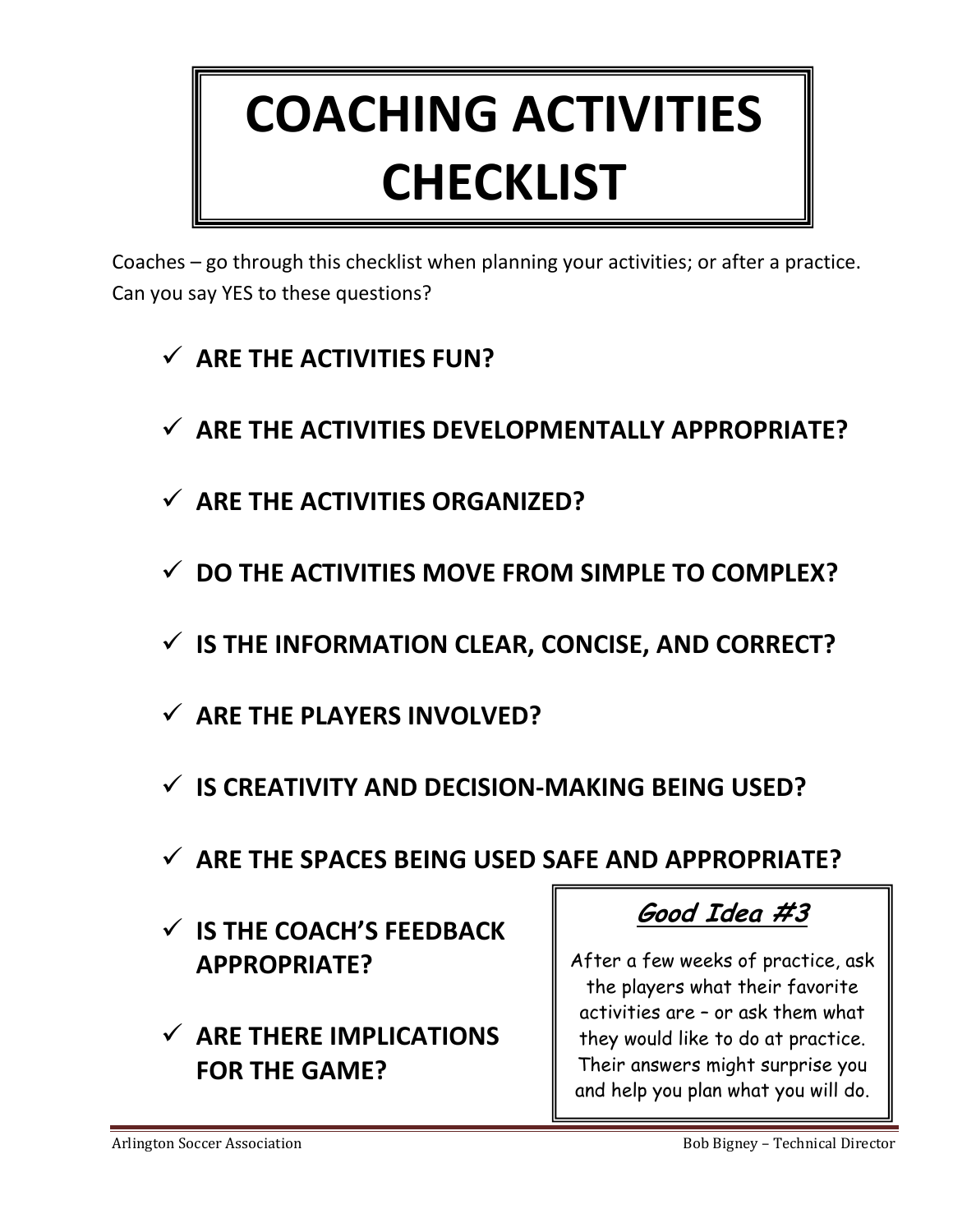## Week 3 Practice Plan

#### **Activity #1 – "Doorways"**

Same set up as week 1.

- Each player with a ball inside a grid.
- Pairs of cones inside the grid make "doorways" or "goals".
- Player scores a point every time he/she dribbles through a doorway. *(No – you can't just go back & forth through 1 doorway)*
- Challenge players to score as many points as he/she can in 30 seconds.
- Ask players how many points they scored (we don't really care about the points, but it will later be a challenge for each player)

**Coach Bob** 

• Give everybody another try – now they must try to beat their score from the first time.

#### **Activity #2 – Cross the Line Game**

- Each player with a ball on one side of the field.
- Players try to kick the ball across the opposite line but only using the **exact** number of kicks the coach says.

*"Try to kick it across the other line using only….."* 

 *6 kicks 4 kicks 2 kicks 10 kicks* 



Once the get to the other side, tell them how many kicks they need to use to came back. Alternate feet!

#### **Activity #3 – THE BIG GAME "Line Soccer"**

- Divide the players into 2 teams (or 4 teams on 2 fields).
- Make small goals at each end of the field.
- Line each team up along the sideline of the field. X's and O's
- Give each player on a team a number,  $1 ?$ ?
- Players should be numbered in the opposite direction.
- One team is going for one goal; the other team is going the other way. *Make sure they all know.*
- Coach has all the balls in one corner of the field.
- As the coach rolls out a ball, he/she shouts a number **"3!"**
- The number 3's from both teams run out to play 1 vs 1.
- When the ball goes out, or in the goal, players return to their team.
- Coach calls out another number.

*\*players on the side can keep the ball in and kick it to their teammate* 



**Coach Bob Says – "Always end a practice with a BIG GAME! An opportunity for players to score goals and have the freedom to play!**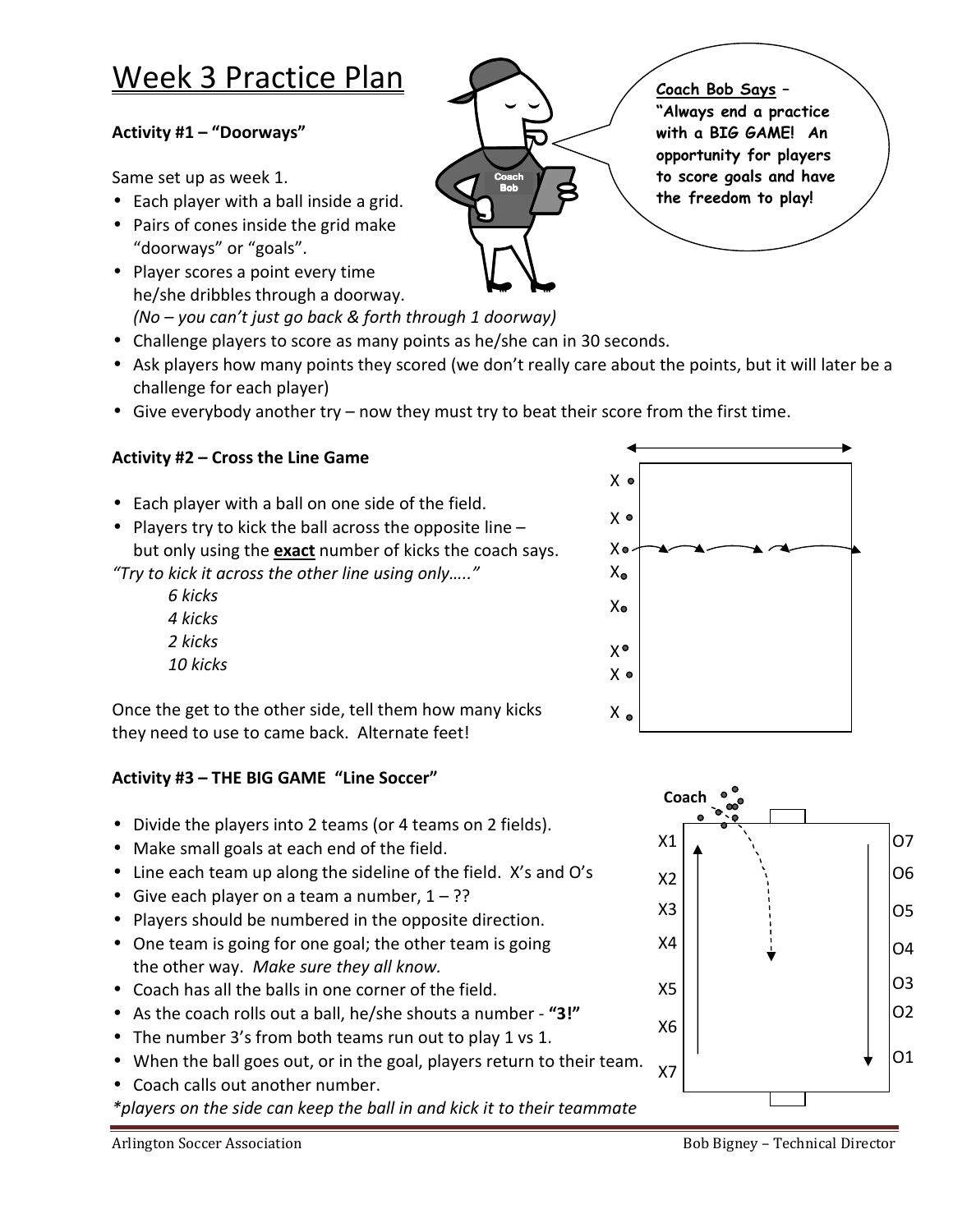## Week 4 Practice Plan

#### **Activity #1 – Relay Races**

- Lines of players (no more than 3 on each team) with 1 ball at the front of each line.
- $\bullet$  1<sup>st</sup> player goes, then the next, then the last.
- $\bullet$  1<sup>st</sup> team back to starting position is the winner
- Complete 3 or 4 races.

 $1<sup>st</sup>$  race – ball in hand to  $1<sup>st</sup>$  cone, dribble to end cone & back to middle cone, ball in hand to start  $2^{nd}$  race – dribble to  $1^{st}$  cone, all the way around the cone, dribble to  $2^{nd}$  cone, ball in hand to start 3<sup>rd</sup> race – dribble to last cone, ball in hands and above head back to start

#### **Activity #3 – "Keep It Away"**

- Set up as many small areas (grids) as you need for 2 vs. 2 keep away games.
- 4 players (2 working together on a team) inside each grid.
- 1 ball in each grid.
- Players try to work together to keep it away from the other players.

*Provide some helpful ideas in between rounds.* 

#### **Activity #2 – "World Cup"**

- Divide players into 2 teams. Both teams inside a grid in front of one goal. Cones or flags for the goal are fine.
- Coach is on top of the grid with all the balls.
- Coach serves a ball into the grid. Both teams challenge for the ball and shoot for the same goal.
- Team without the ball defends tries to get it back.
- Team that scores the goal gets the point.
- When a ball goes out, players leave it coach serves in another ball.

#### Shooting Technique (instep drive shot)

- $\mathbf{\hat{x}}$  Non-kicking foot pointed toward target
- $\mathbf{\hat{x}}$  Kicking foot toe pointed down; Ankle locked
- $\mathbf{\hat{x}}$  Eyes on the ball (head down)
- $\mathbf{\hat{x}}$  Contact the ball under the body
- $\mathbf{\hat{x}}$  Strike ball with the shoelaces (instep)
- $\mathbf{\hat{x}}$  Follow through toward target  $\mathbf{\hat{x}}$  Kick and go through the ball
- 



X  $\Omega$ X  $\Omega$ 







*\*When all the balls are gone, players bring them back to coach – start again.* 

*\*Play 2 or 3 rounds – some quick instruction in between rounds.*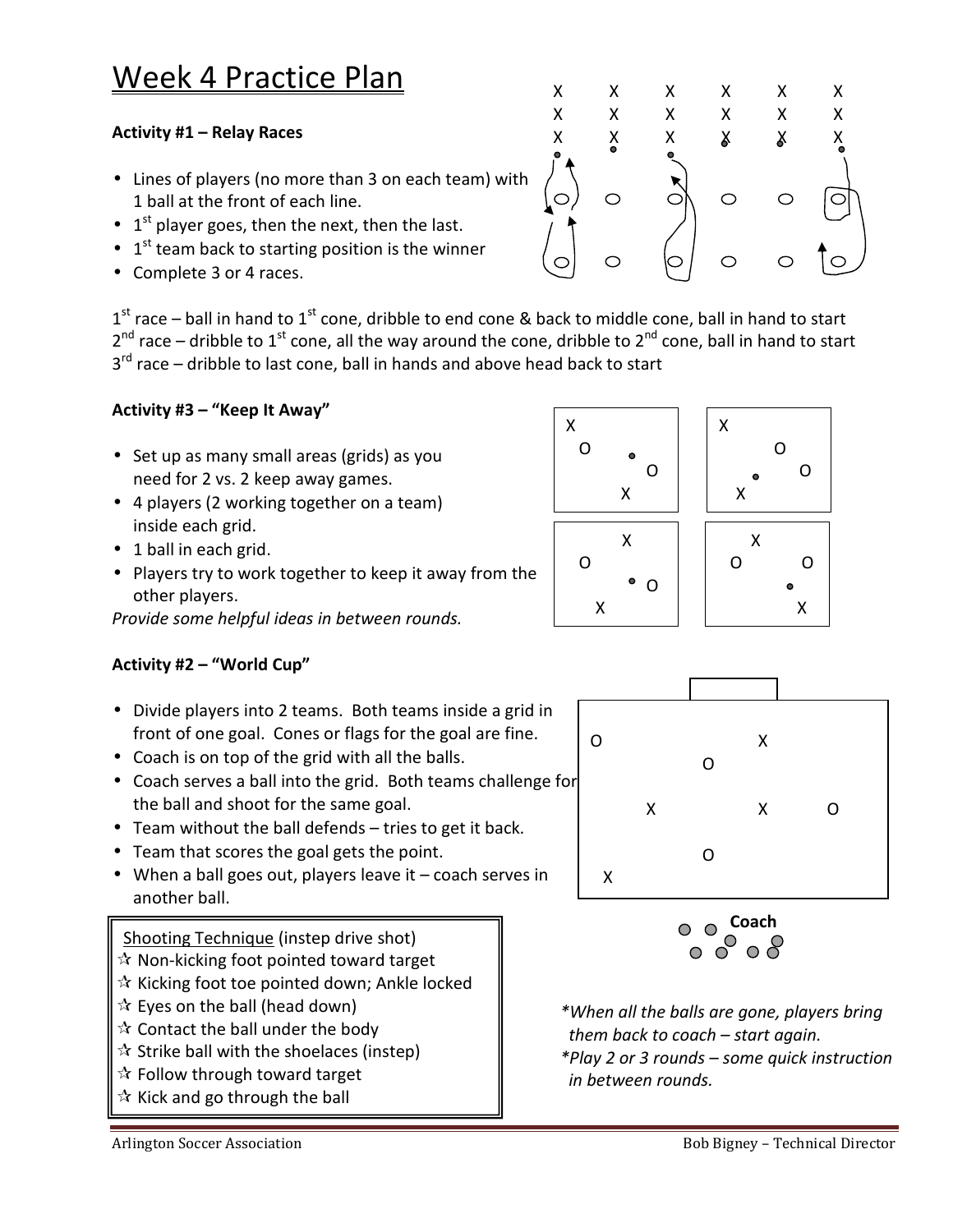#### **Activity #4 – THE BIG GAME "4 Goal Game"**

Divide the group into 2 teams (or 4 teams on 2 fields) Mark out 4 goals on each field, wide on each end line Each team attacks 2 goals and defends 2 goals

*\*As a team goes for one goal, and it gets crowded, they should try to go to the other goal.* 

*\*Game can be played with 6 goals (3 at each end), with a goal in the middle + 2 wide goals.* 



**Coach Bob Says – "Many of the activities you use at practice can be modified to meet the needs of the players. Dribbling games where 1 player has a ball can easily be turned into passing games where the players work in pairs.** 

**If the players are having an easy time with an activity, try making the space to play in smaller. If the activity is too hard for the players, make the space bigger."** 

**Coach Bob**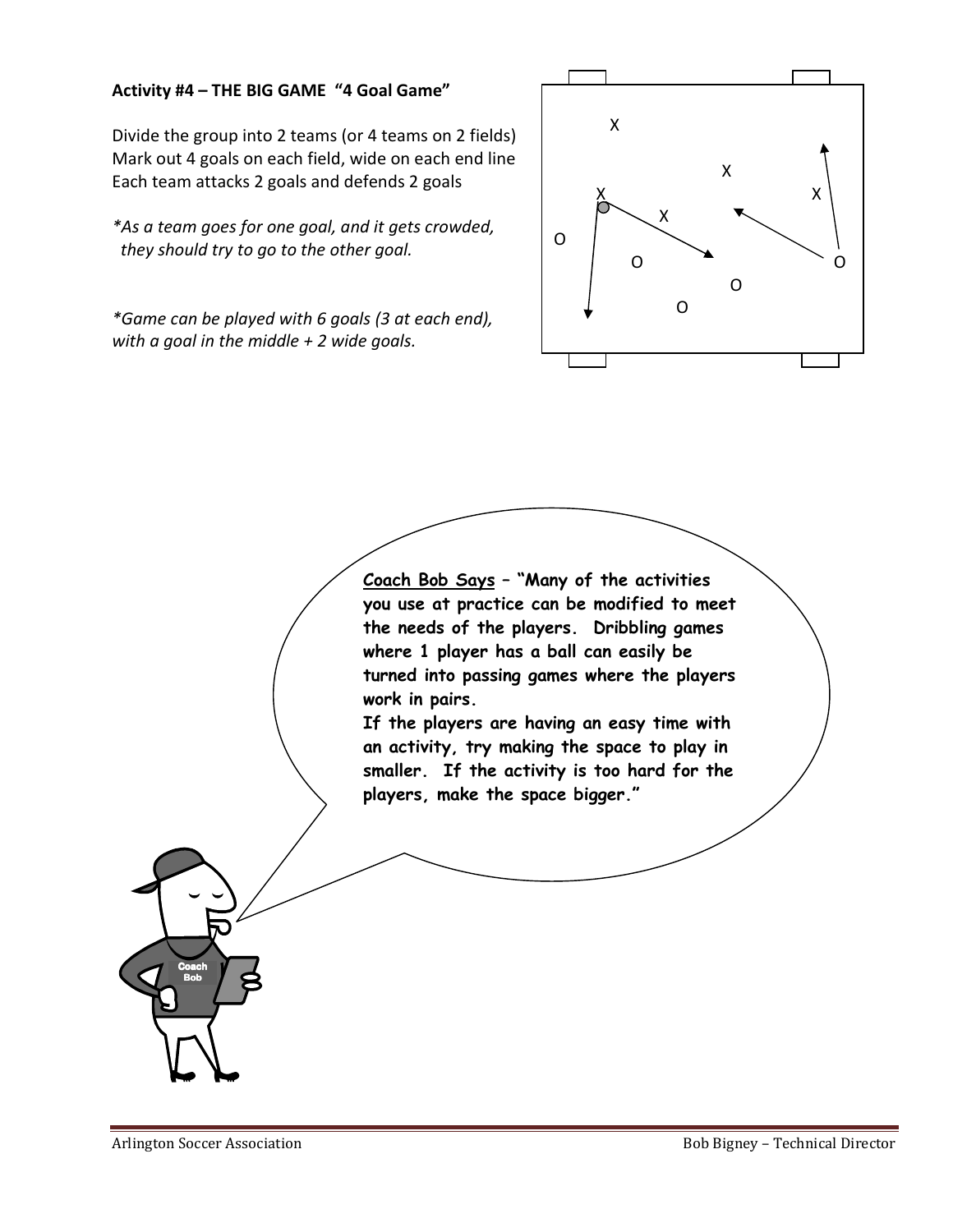## Week 5 Practice Plan

#### **Activity #1 – Follow the Leader**

- Whole group inside a marked area. Size depending on number of players.
- Players with a partner 1 ball per pair.
- Player without the ball is the leader. Jogs around. Moving all around.
- Player with the ball must follow, about 5 yards behind.
- Switch roles.
- Slow at first, then increase speed of jogger.

#### **Activity #2 – Partner Skills**

- Keep same partners, 1 ball per pair.
- Partner without the ball on the line, partner with the ball about 5 yards away.
	- 1) Passing back & forth, ball on the ground
		- $\cdot$  Control the ball (stop it); then pass back
		- ⋅ Inside of the foot to pass & receive

#### Technique for passing & receiving (inside of the foot)

- $\mathbf{\hat{x}}$  Non-kicking foot pointed straight ahead
- $\hat{x}$  Kicking foot toe turned to the outside & up, foot at 90<sup>0</sup> angle, ankle locked
- $\hat{x}$  Passing strike the ball under the body, follow through to target
- $\mathcal{R}$  Receiving same foot position, start with foot out to meet the ball, relaxed knee & receiving leg, cushion as the ball hits. "like catching an egg"
- 2) Partner serves the ball in the air (two-handed, underhand throw) to the other partner.
	- Control out of the air with the foot & pass back
	- ⋅ Control out of the air with the thigh & pass back
	- Control out of the air with the chest & pass back

After receiving the ball, partner uses an inside of the foot pass to return it to the partner. Partner who is serving catches the ball & serves again. After 1 minute, switch the roles.

#### **Activity #3 – Pass & Move Inside the Grid**

- 1 ball between 2 partners
- Inside of the foot passing & receiving but now on the move inside a marked area (grid).
- Partners are free to move wherever they want inside the grid.
- Dribble the ball a few touches, then make an inside of the foot pass to the partner.
- Partner receives with the inside of the foot, dribbles, and then passes back.



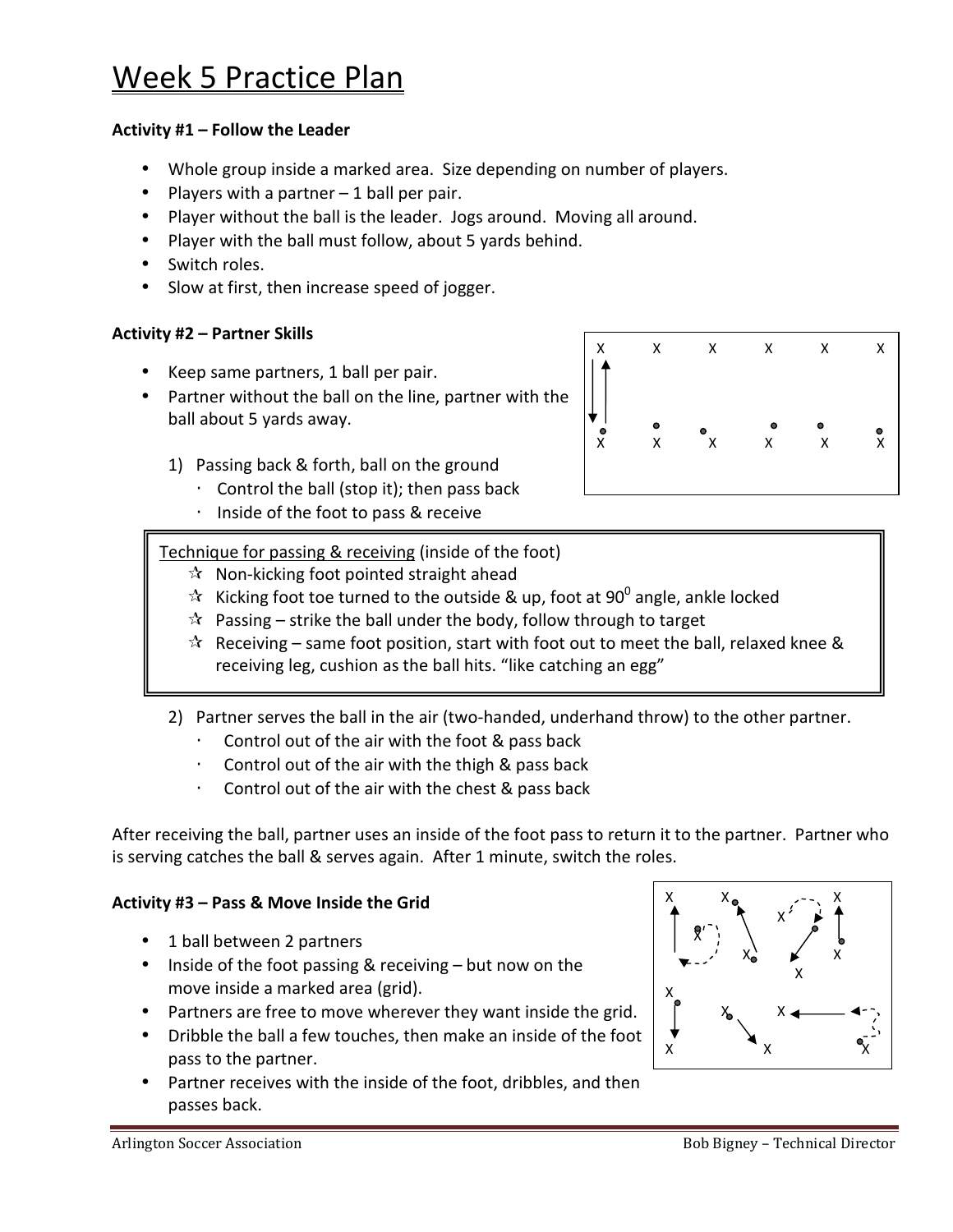#### **Activity #4 – "Partner Knockout"**

- Partners dribbling and passing inside the grid (same as activity #3)
- When the coach says "Go!" players try to kick out the other soccer balls while keeping their soccer ball inside the grid.
- Partners must keep their ball with one of the players. Other is free to roam.
- Partners can pass the ball between them to keep it from being kicked out.

*If a pair's ball gets kicked out, they must go to the side of the grid, make 10 passes back & forth – and then they are back in the game. No elimination of players!* 

#### **Activity #5 – THE BIG GAME.**

- Divide the players into 4 teams on 2 fields.
- Mark each field with cones. Same size as your game fields.
- Mark a goal at each end (cones, flags, bags, trashcan)
- When a ball goes out over the side, restart it with a kick in or a throw-in. *Kick-ins for u6 & u7 teams; throw-ins for u8 teams.*
- After a team scores a goal, restart the game with a kickoff.
- Try to make the game as similar to the Sat. game as possible.
- Stop the game and provide some instructions, then restart.



**Coach Bob Says – "During the big game at the end of your practice, look for that "teachable moment", the time for you to provide some instruction. Yell "STOP" or "FREEZE", step in to provide your instruction (only about 30 seconds worth), then start the game again. This is a great way to teach – while the players are enjoying a game.**

**Coach Bob**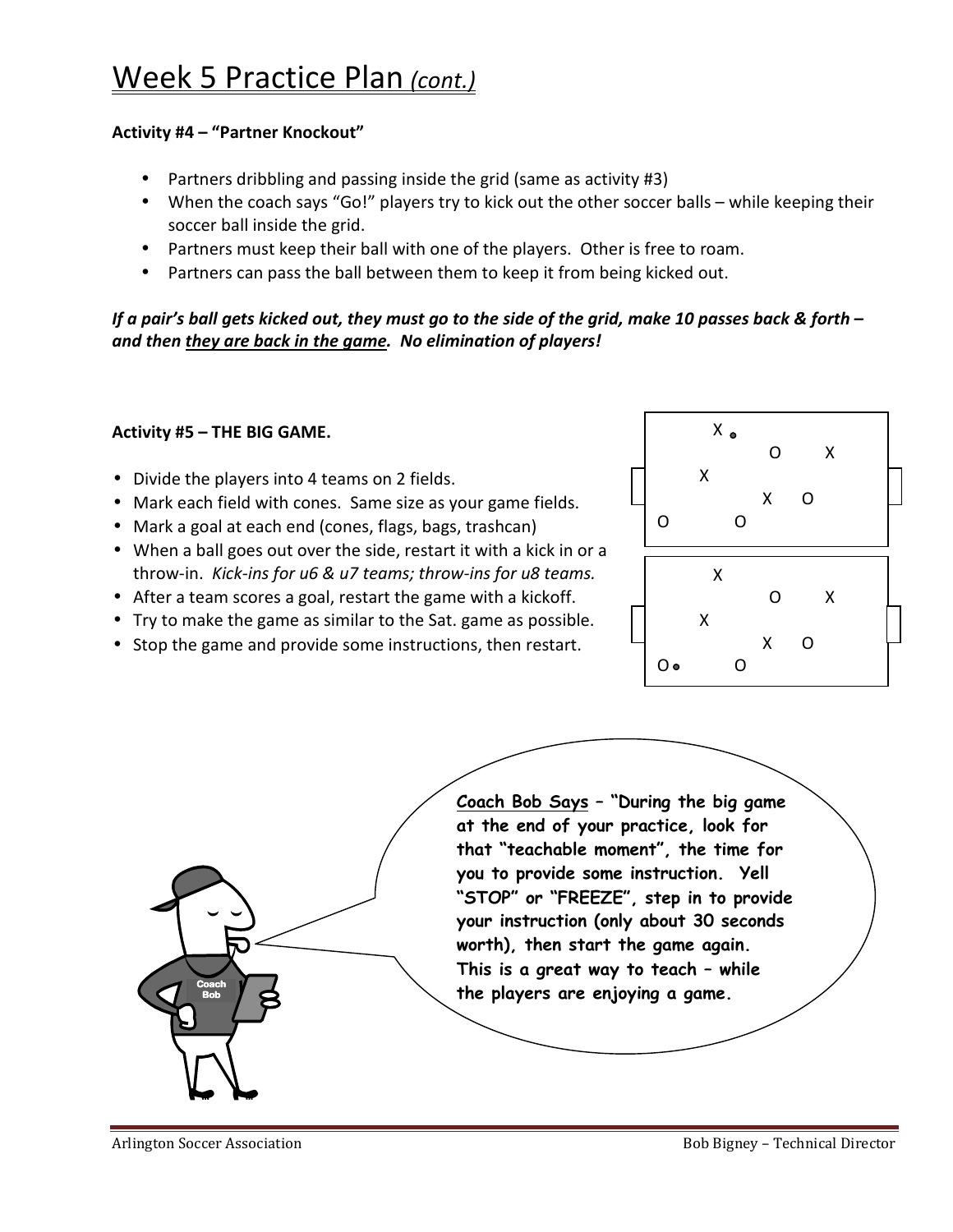## Week 6 Practice Plan

#### **Activity #1 – "Fetch It"**

- Each player with a ball, dribbling around freely.
- Players should control the ball close to the foot and look for some open space.

After a few minutes of free dribbling, stop and add:

- Players should dribble the ball over to the coach (or 2 coaches).
- Hand it to the coach when the player gets there.
- Coach throws the ball out into a space, player must go get it and dribble it back to the coach.
- If 2 coaches, players must alternate the coach they go to.

#### Options to this activity:

- 1) Coach is on the move, players must find the coach
- 2) Coach tells the players how they have to bring the ball back
	- a. With 1 hand only
	- b. With 2 elbows only
	- c. With 1 hand & 1 ear only
	- d. Dribbling with the right/left foot only
	- e. Dribbling with the bottom of the foot only

#### **Activity #2 – "Shooting"**

- One line of players in front of a coach, in front of a goal *\*no more than 4 – 5 players in a line \*set up goals with cones and use as many goals as needed. \*enlist parents to help as coaches (servers)*
- $\bullet$  1<sup>st</sup> player in line makes a pass to the coach
- coach passes the ball out to one side (change sides)
- player runs in and shoots it through the goal.
- After the shot, the player gets the ball and returns to the back of the line *\*Keep the line moving quickly.*

#### Option to this activity:

- After the player shoots, he/she becomes the goalkeeper for the next shooter.
- After facing 1 shot as the goalkeeper, that player gets the ball and goes to the back of the line

Coach

X X

Give your players the freedom to think for themselves and make their own decisions. If you do it in practices, they will do it during the games



- $\mathbf{\hat{x}}$  Follow through toward target
- $\mathbf{\hat{x}}$  Kick and go through the ball

**Good Idea #4**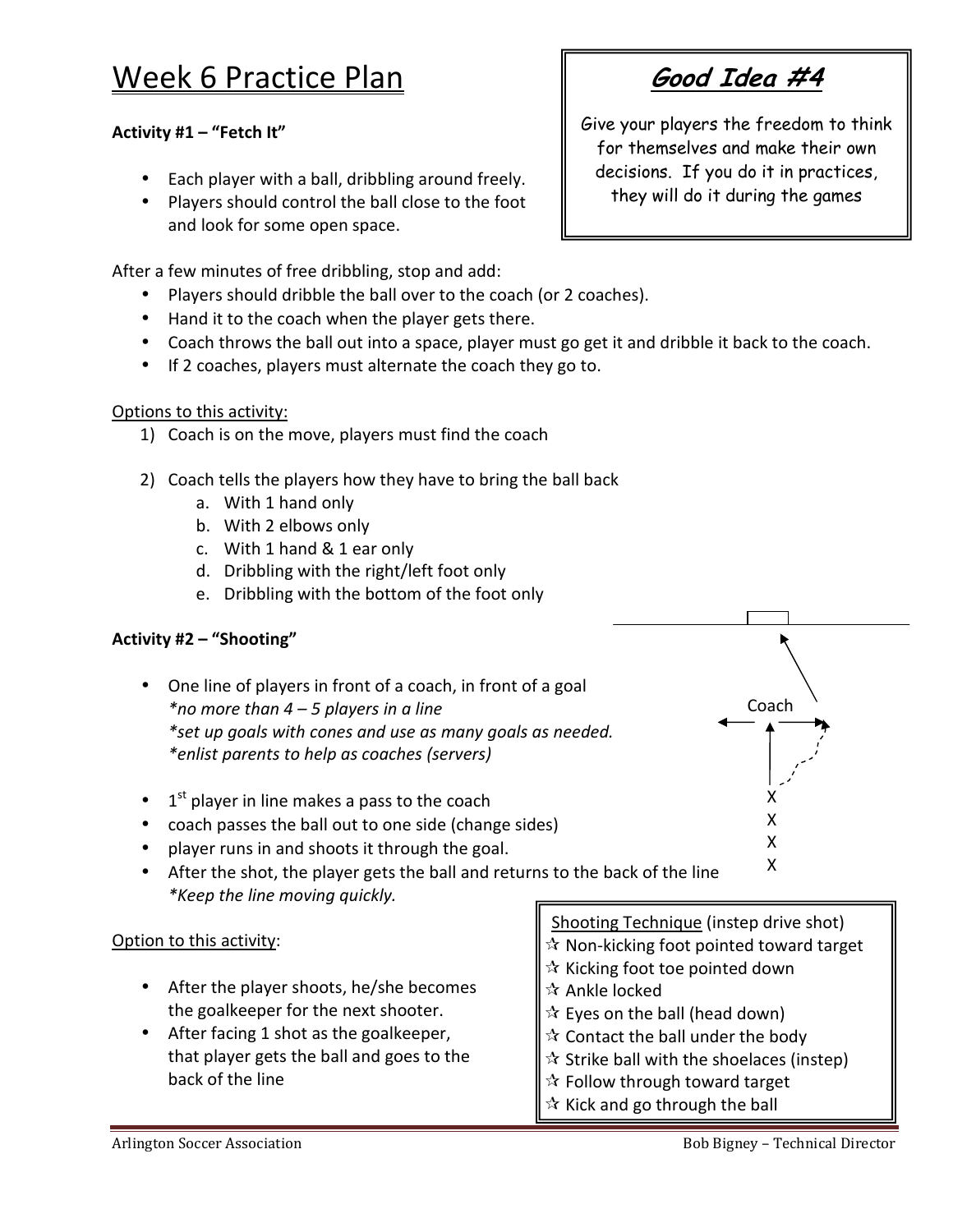#### **Activity #3 – "Boss of the Balls". Across the Line.**

- Divide players into 2 teams of 4 players per team (or 4 teams on 2 fields).
- Mark a field with cones. Size depends on the number of players.
- All the soccer balls are with the coach (the BOSS OF THE BALLS!) An the soccer pails are with the coach (the BOSS OF THE BALLS!)<br>at the middle of one sideline. **Coach**
- Coach rolls in a ball, each team tries to dribble or kick it across the end line; the other team is going the other way.
- After a team gets the ball across the end line, or if the ball goes out, the players leave the ball – the coach serves in another ball. After all the balls are gone, count up how many are behind each line – and them bring them back to the coach.
- Start the game again

*Coach can impact the game, or involve a player, by how he/she serves the new ball into the game.* 

*Coach can serve in 2 or 3 balls at the same time!* 

#### **Activity #4 – THE BIG GAME. "Boss of the Balls"**

- Divide players into 2 teams of 4 players per team (or 4 teams on 2 fields).
- Teams should not be more than 4 players per team.
- Mark a field with cones. Size depends on the number of players.
- Mark a goal at each end (cones, flags, bags, trashcan)
- All the soccer balls are with the coach (the BOSS OF THE BALLS!) at the middle of one sideline. **Coach**<sup>o</sup>
- Coach rolls in a ball, each team tries to kick it through the goal at one end; the other team is going the other way.
- After a team scores a goal, or if the ball goes out, the players leave the ball – the coach serves in another ball.

**Coach Bob** 

- After all the balls are gone, the players must get them and bring them back to the coach.
- Start the game again.

**Coach Bob Says – "In the Boss of the Balls game, as all the balls get kicked out, and the coach doesn't have any more to put into play – announce, "What do we need before the next game can begin?"**

**Let all the players round them up and bring them to the center. Then start the next game.** 



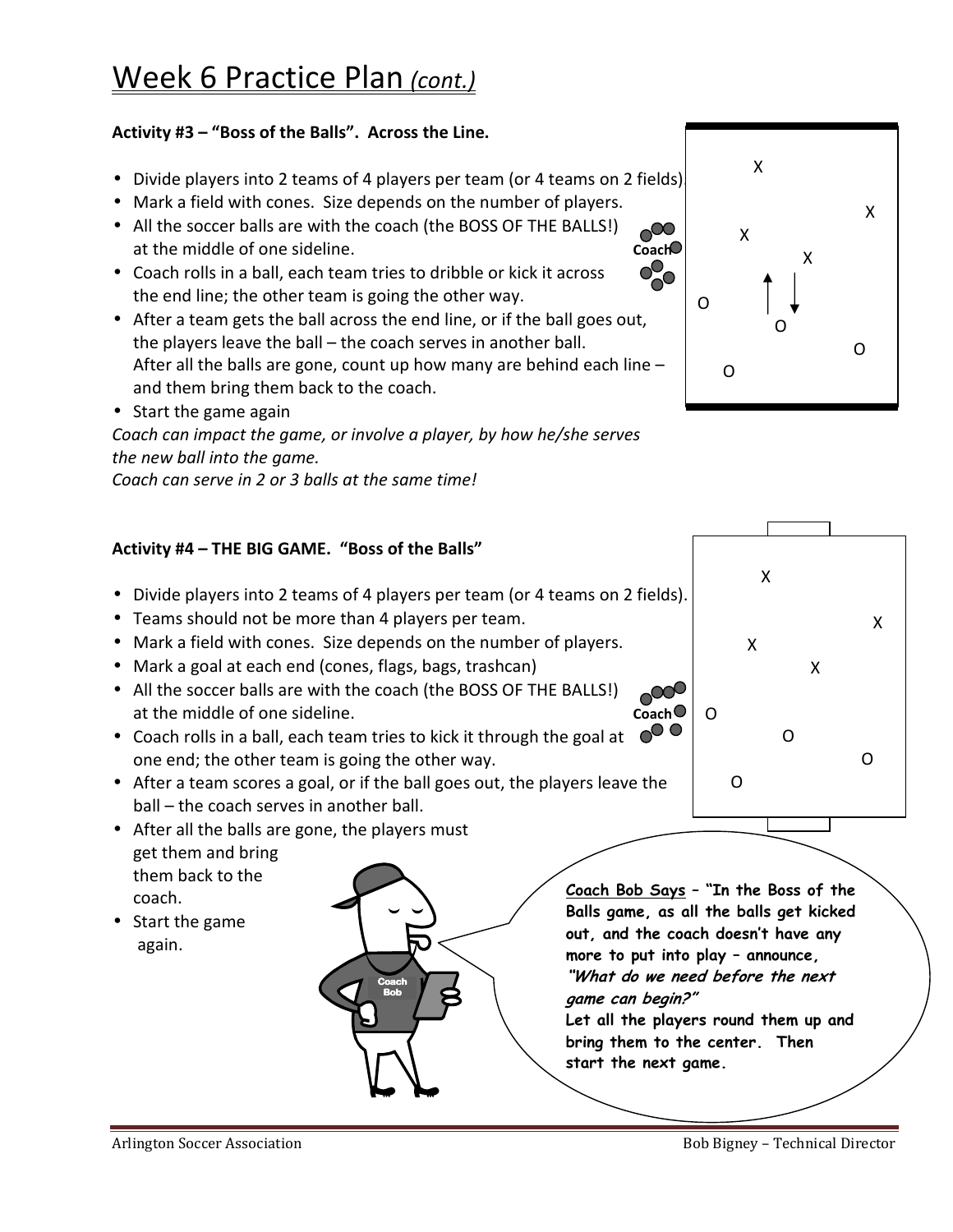### Week 7 Practice Plan

#### **Activity #1 – "Doorways"**

Each player with a ball, inside a marked area (grid).

- 3) Players move around with the ball Free dribbling, trying to find some open space.
- 4) Set pairs of cones "doorways" around the grid. *Give players involvement with placing the cones.* 
	- Players now dribble around and try to dribble through the doorways.
	- Stop and show (let players demonstrate) how to dribble with the ball close to the foot.
	- Players receive a point each time they dribble through a "doorway".
	- 30 seconds to score as many points as possible.
	- Stop and ask how many points were scored.
	- Give a second try players must try to beat their score from the first round. *Players are competing against themselves – not each other.*

#### **Activity #2 – "Doorways with Partners"**

Same set up as Activity  $#1 -$  but this time the players are paired up. 1 ball for 2 players to use.

- Players dribble around and pass the ball through the 'doorways'.
- One partner passes the ball through the doorway to the other partner on the other side.
- Partners then move to another doorway.
- Give the group 30 seconds to score as many points as they can.
- Partners score a point for each doorway they pass the ball through in 30 seconds.

Stop, ask how many points each group scored, and then give them another try. The object is to beat their score form the first round. Each group should try to improve on their score.

#### Option to this activity:

\*while the partners are trying to score points, one coach (or two) moves around and stands in a doorway. If there is a coach standing in a doorway, it is CLOSED. Partners cannot score in that doorway and must go somewhere else. Coaches are always on the move, closing doorways.



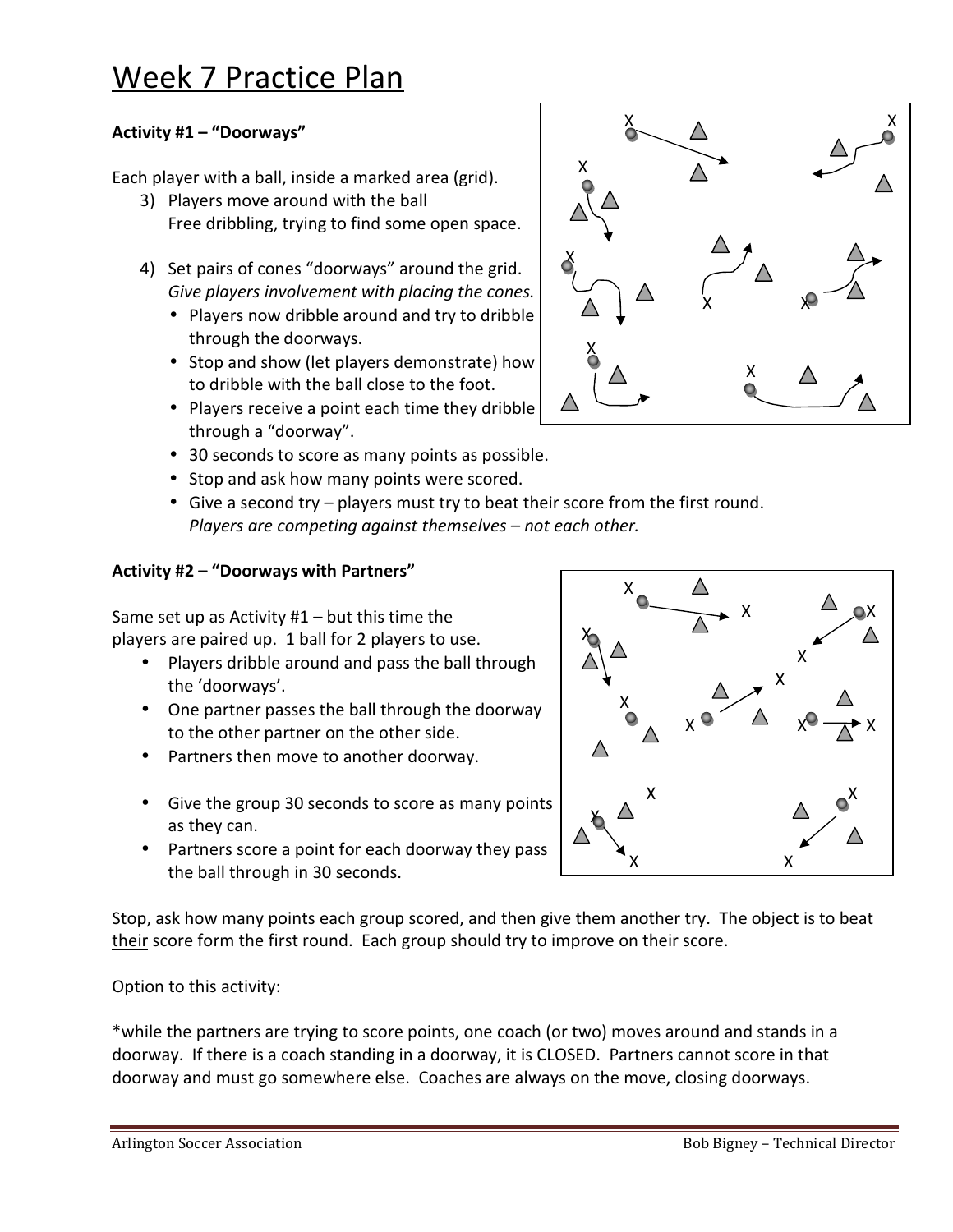#### **Activity #3 – THE BIG GAME "Line Soccer"**

- Divide the players into 2 teams (or 4 teams on 2 fields).
- Make small goals at each end of the field.
- Line each team up along the sideline of the field. X's and O's
- Give each player on a team a number,  $1 ?$ ?
- Players should be numbered in the opposite direction.
- One team is going for one goal; the other team is going the other way. *Make sure they all know.*
- Coach has all the balls in one corner of the field.
- As the coach rolls out a ball, he/she shouts two numbers **"3 and 5"**
- The number 3's and 5's from both teams run out to play 2 vs 2.
- When the ball goes out, or in the goal, players return to their team.
- Coach calls out another set of numbers.



*\*players on the side can keep the ball in and kick it to their teammate \*coach calls out 2 numbers (2 vs 2); 3 numbers (3 vs 3) or 4 numbers (4 vs 4)* 

#### **THE BIG GAME**

So, one day in the jungle, the animals and the insects were playing each other in a big soccer game. The animals kicked off and the giraffe passed the ball over to the monkey. The monkey dribbled down field and passed to the elephant, the elephant over to the rhinoceros. The rhino took a shot that zoomed past the insect's goalkeeper, the bumblebee. GOAL. 1 – 0 for the animals.

The insects took the kickoff. The hornet passed the ball over to the moth. The moth dribbled down, but the monkey came in with a powerful tackle and stole it away. The monkey passed it over to the hippopotamus; the hippo made a long pass to the cheetah, who dribbled around the horsefly and shot it past the bumblebee. GOAL. 2 – 0 for the animals. The animals were really in control.

It goes on like this all during the first half. The insects were really outmatched. The halftime score was 5 – 0 for the animals.

At the start of the  $2^{nd}$  half, the insects made a substitution. The centipede came in for the horsefly. The insects kicked off and the wasp passed it over to the centipede. The centipede took off on a wonderful, swerving dribble. Nobody could steal the ball from him. The centipede went past the elephant, around the giraffe and shot past the zebra. GOAL for the insects.

The animals were not too worried. The monkey took the kickoff and passed it over to the rhino. The rhino started dribbling and WHAM, the centipede hit him with a 37 leg tackle and stole the ball. The centipede passed over to the hornet, got the return pass and dribbled down field. The centipede shot – GOAL. 5 – 2 for the animals. The insects were gaining confidence. The centipede was amazing. The second half went on like this. The centipede, with his 100 legs, was unstoppable. He scored 6 goals and set up the hornet to score 3 others. The insects won the game 9 – 5.

After the game, the insects' team was celebrating in the locker room. The TV cameras and newspaper reporters were all around the star of the game, the centipede. One reporter asked, "Mr. Centipede, you are such a wonderful player, scored all those goal in the second half. You were the best player out there - but where were you during the  $1<sup>st</sup>$  half?"

The centipede looked up and said, "I was still in the locker room putting on my shoes."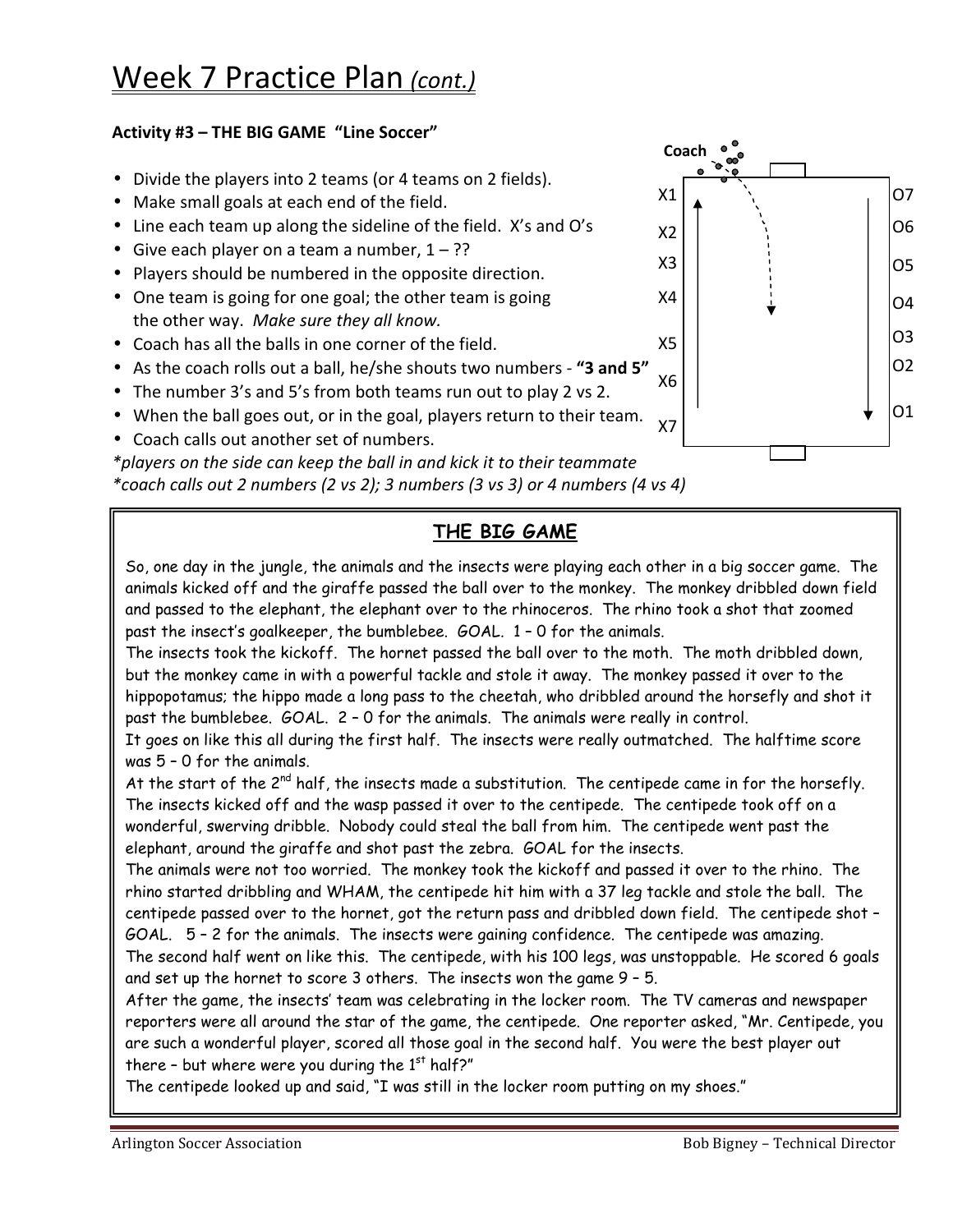#### **Activity #1 – "Dribble Tag"**

- Each player has a soccer ball and is inside a marked area.
- Players are dribbling freely, trying to control the ball and find some open space
- When the coach yell, "GO!" each player tries to tag the other players. All players must keep their ball at their foot, dribbling around as they try to tag other players.
- Players can keep points for each person they tag in 1 minute.

#### **Activity #2 – "World Cup"**

- Divide players into 2 teams. Both teams inside a grid in front of one goal. Cones or flags for the goal are fine.
- Coach is on top of the grid with all the balls.
- Coach serves a ball into the grid. Both teams challenge for the ball and shoot for the same goal.
- Team without the ball defends tries to get it back.
- Team that scores the goal gets the point.
- When a ball goes out, players leave it coach serves in another ball.

Shooting Technique (instep drive shot)

- $\mathbf{\hat{x}}$  Non-kicking foot pointed toward target
- $\mathbf{\hat{x}}$  Kicking foot toe pointed down; Ankle locked
- $\mathbf{\hat{x}}$  Eyes on the ball (head down)
- $\mathbf{\hat{x}}$  Contact the ball under the body
- $\mathbf{\hat{x}}$  Strike ball with the shoelaces (instep)
- $\mathbf{\hat{x}}$  Follow through toward target
- $\alpha$  Kick and go through the ball

#### **Activity #5 – THE BIG GAME.**

- Divide the players into 4 teams on 2 fields.
- Mark each field with cones. Same size as your game fields.
- Mark a goal at each end (cones, flags, bags, trashcan)
- When a ball goes out over the side, restart it with a kick in or a throw-in. Kick-ins for u6 & u7 teams; throw-ins for u8 teams.
- After a team scores a goal, restart the game with a kickoff.
- Try to make the game as similar to the Sat. game as possible.
- Stop the game and provide some instructions, then restart.







*\*When all the balls are gone, players bring them back to coach – start again. \*Play 2 or 3 rounds – some quick instruction in between rounds.* 

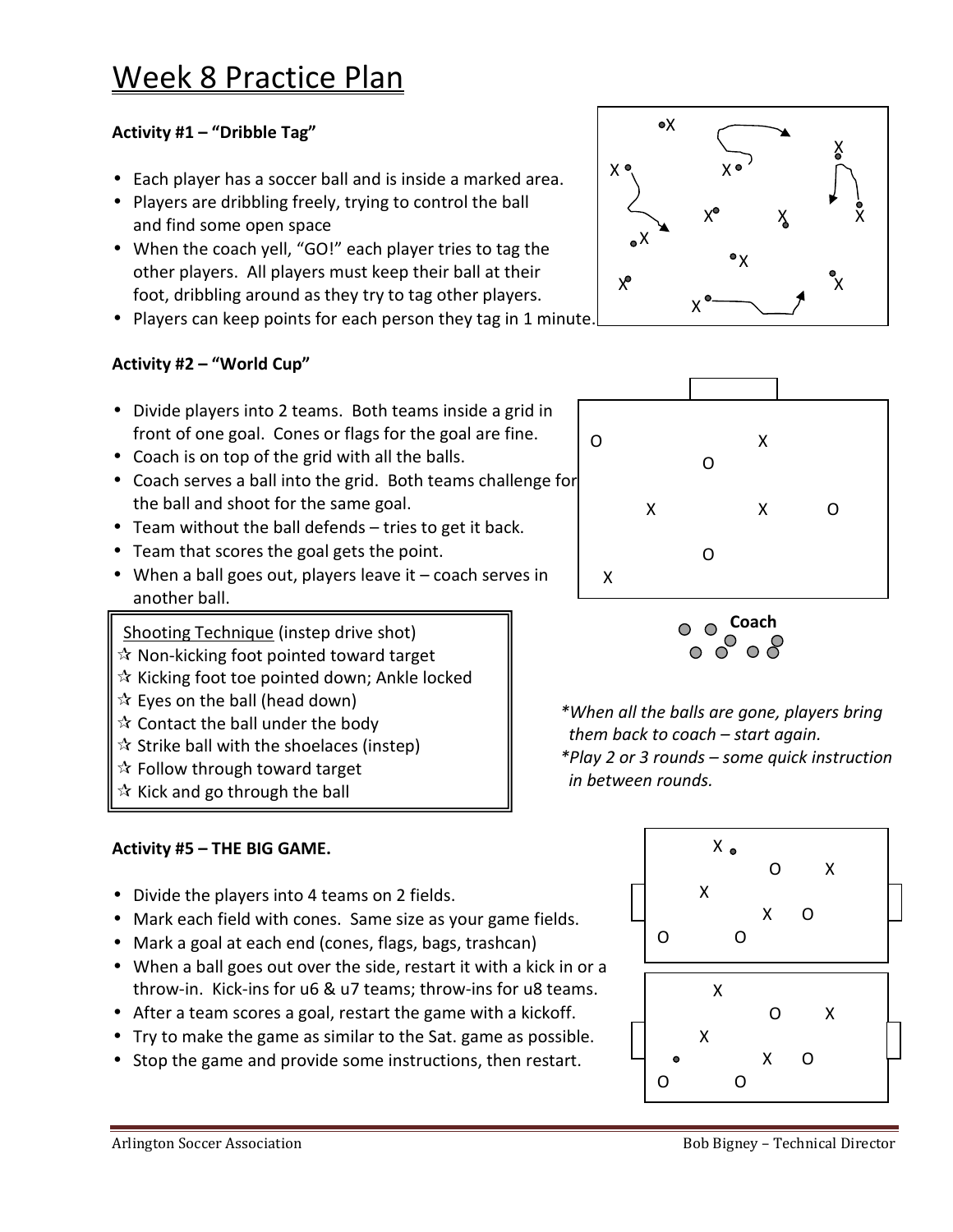

# **PART III**

**Game Day**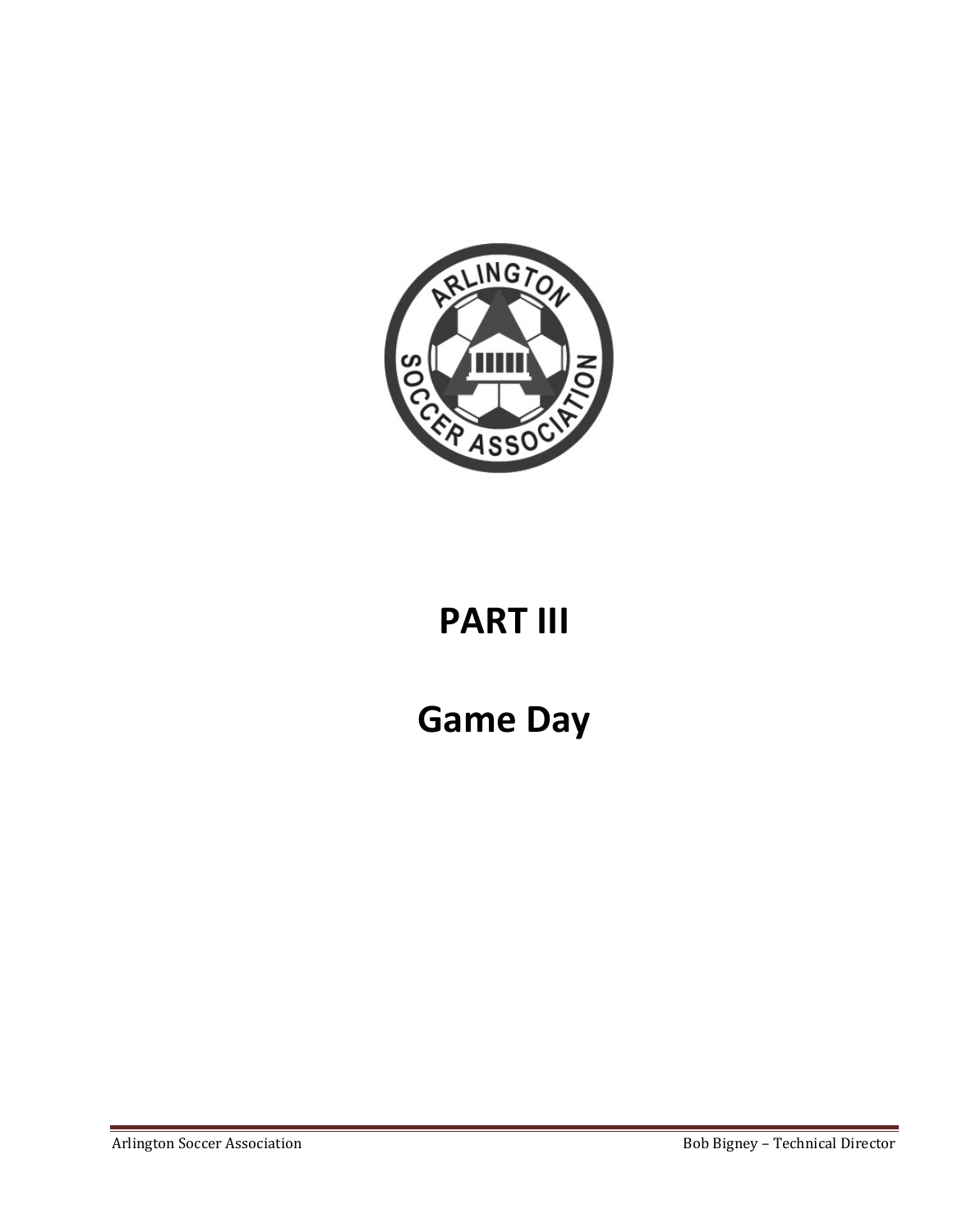# Game Day Information

So, the day of the game has arrived, the players are all arriving at the field – excited and looking good in their uniforms. What should you as the coach be doing? Here are some helpful hints:

#### Before the Game:

- $\bullet$  It's always a goo idea to arrive to the game field a bit early and check out the area. I like to walk around the field and look for sticks, broken glass or other item in the grass. Check out the goals and the area around the bench, or where your team will be. It's also a nice time to clear your head and think about the upcoming game.
- $\bullet$  One of the things I always try to have with me for a game is a small notebook. I will use it during the game to jot down a few notes and thoughts. Maybe a great play a player did or some things that I want to focus on in practice the coming week. These days, I have found it better than trying to use the old mental notebook!
- $\bullet$  Depending on the age of your team and how you like to work with the parents, it may be a good idea to designate a time before the game where you as the coach will 'take over' the children. I like to call all the players over to me about 10 minutes before the game. This signals the beginning of the time where I will be the coach – and am in charge of the team. I give the players some instructions and we start to get ready for the game.
- At this age, the players don't need too much of a warm-up. A great pre-game warm-up would be to have all the players moving around (without a ball) inside a small area – on the game field if possible, if not, off to the side. Then stop and add a soccer ball or 3. The players without the ball are running, jumping, skipping and moving around; the players with the ball are dribbling. Make sure the player with the ball passes it over to someone else after a few seconds. Maybe add a few sprints (15 yards – out to the coach) to get them really ready for the game.
- $\bullet$  Make sure the players all get a drink of water, have their uniform on, have their shoes tied before the game begins.
- $\odot$  With the dual game format, you now need to divide up the players into the two sub-teams. Make sure you know if you are the home team (and will switch fields at halftime) or the visiting team (and will stay on the same fields for the 2<sup>nd</sup> half). Write down which players are on each sub-team for later reference. It's a good idea to change these sub-teams around from week to week.
- $\bullet$  Right before kick-off, on each field, bring all the players together for a quick cheer. Let them know who will be starting on the field & who will be substitutes. Let the substitutes know where they should go on the side of the field.
- $\bullet$  Then step back and let the players have fun playing the game.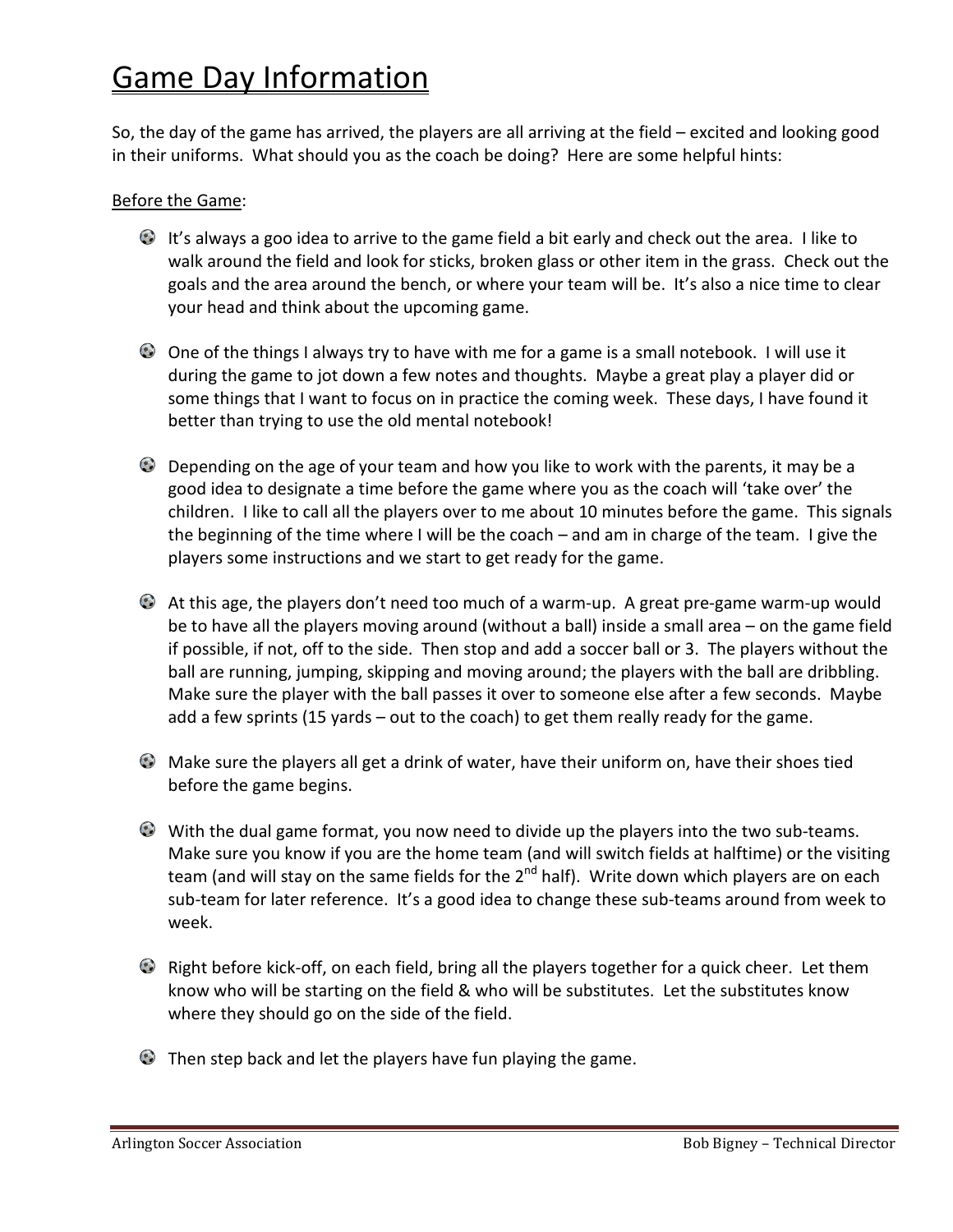#### During the Game:

- $\bullet$  For the u6 & u7 age groups, you (and the coach of the other team) will need to act as the referee or game leader on your field. Just keep the game moving and help all the players have fun.
- For the u8 age group, you will have a referee assigned for your game. You can be on the sideline watching the game, making your substitutions and taking notes on how the players are doing.
- $\bullet$  Do not worry about positions. At this age, players should have the freedom to run all over the field. You can talk to them about staying spread out (god luck with the u6's!), but let the players run wherever they like (on the field, that is)
- $\bullet$  Most of the coach's job during the game is to monitor the players. If possible, have some sort of substitution pattern in place so that all players get to play an equal amount of time. Make sure the substitutes are drinking water and are close by when you need them.

#### After the Game:

- When the final whistle blows, make sure your players know to come in to you. Get them together to make sure you have everyone, give a quick cheer for the other team (*"2, 4, 6, 8 who do we appreciate, LIONS!* - still works fine) then go shake hands with the other team.
- $\bullet$  After the handshake, bring all the players in to you again from both fields if possible. Parents can also come over to this team meeting. It is a signal that the game has ended and you, as the coach, are now turning the children back over to the parents.
- Give a few words of encouragement (*we did a great job doing….),* remind them (for the parents to hear) when the next practice/game will be and then let the players go.
- $\bullet$  In the under 8 age group, you will need to report the score of the game. It is a good idea to check with the coaches of the other team, check with the referee and come to an agreement on what the score is and who is going to report it.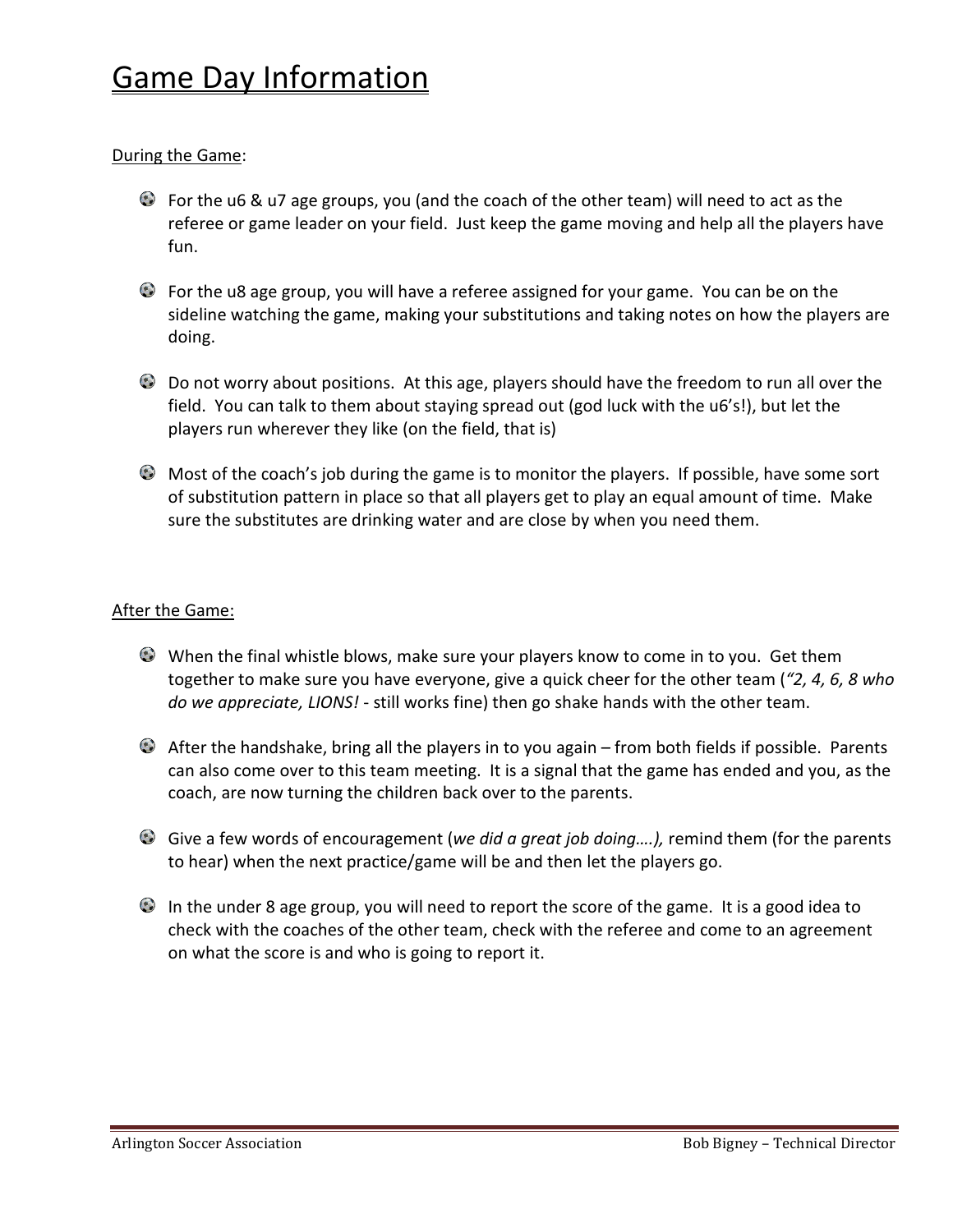

# **PART IV**

# **ASA Information and Procedures**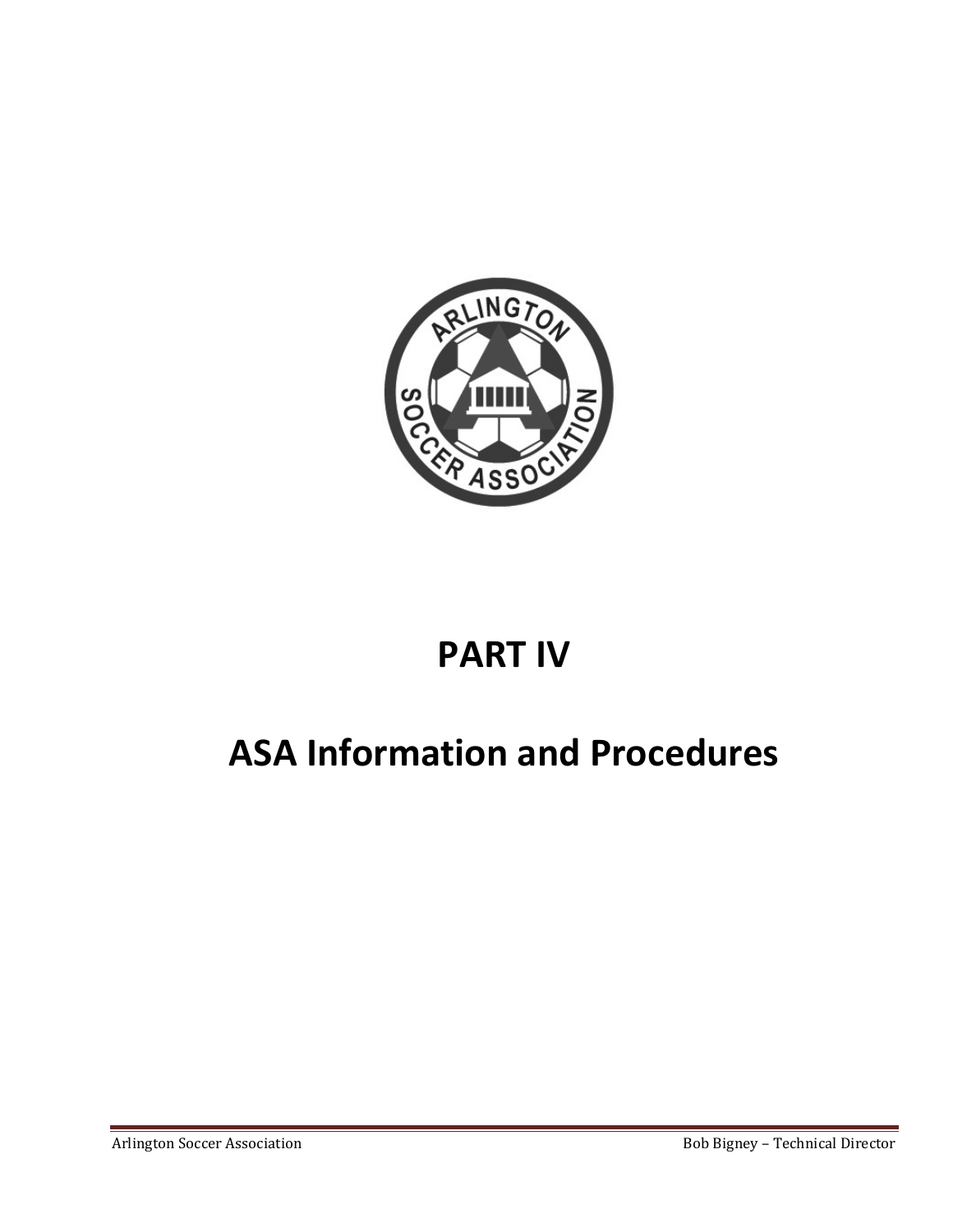# **Game Formats and Playing Rules**

The following are the game formats and a few of the rules for the Fall 2008 season. For a complete listing of the playing rules, contact your Club Manager, or visit the ASA's website at www.arlingtonsoccer.com

| <b>Age Group</b>   | <b>Game Format</b>  | <b>Ball</b><br><b>Size</b> | <b>Restart from</b><br><b>Sideline</b> | Game<br>Length    | <b>Referee</b>      | <b>Offside</b>                     | <b>Free Kicks</b>           |
|--------------------|---------------------|----------------------------|----------------------------------------|-------------------|---------------------|------------------------------------|-----------------------------|
| <b>Under 6</b>     | 4 v 4 (no GK)*      | 3                          | Kick-in                                | $4 \times 8$ min  | <b>Coaches</b>      | <b>No</b>                          | <b>All Indirect</b>         |
| Under 7            | 4 v 4 (no GK) $*$   | 3                          | Kick-in                                | $4 \times 8$ min  | <b>Coaches</b>      | <b>No</b>                          | <b>All Indirect</b>         |
| <b>Under 8</b>     | 4 v 4 (no GK)*      | 3                          | Throw-in<br>(with forgiveness)         | 4 x 10 min        | 1 referee           | <b>No</b>                          | <b>All Indirect</b>         |
| Under 9            | $6 v 6 (5 + GK)$    | 4                          | Throw-in                               | $2 \times 25$ min | 1 referee           | <b>Obviously</b><br><b>Offside</b> | Indirect &<br><b>Direct</b> |
| Under 10           | $6 v 6 (5 + GK)$    | 4                          | Throw-in                               | $2 \times 25$ min | 1 referee           | <b>Obviously</b><br><b>Offside</b> | Indirect &<br><b>Direct</b> |
| Under 11           | $8 \vee 8 (7 + GK)$ | 4                          | Throw-in                               | $2 \times 30$ min | 1 referee           | Yes                                | Indirect &<br><b>Direct</b> |
| Under 12           | $8 \vee 8 (7 + GK)$ | 4                          | Throw-in                               | $2 \times 30$ min | 1 referee           | Yes                                | Indirect &<br><b>Direct</b> |
| Under 13           | $11 v 11 (10 + GK)$ | 5                          | Throw-in                               | $2 \times 30$ min | 1 referee           | Yes                                | Indirect &<br><b>Direct</b> |
| Under 14           | $11 v 11 (10 + GK)$ | 5                          | Throw-in                               | $2 \times 30$ min | 1 referee           | Yes                                | Indirect &<br><b>Direct</b> |
| <b>Teen Soccer</b> | $11 v 11 (10 + GK)$ | 5                          | Throw-in                               | $2 \times 30$ min | $2 - 3$<br>referees | Yes                                | Indirect &<br><b>Direct</b> |

\*dual game format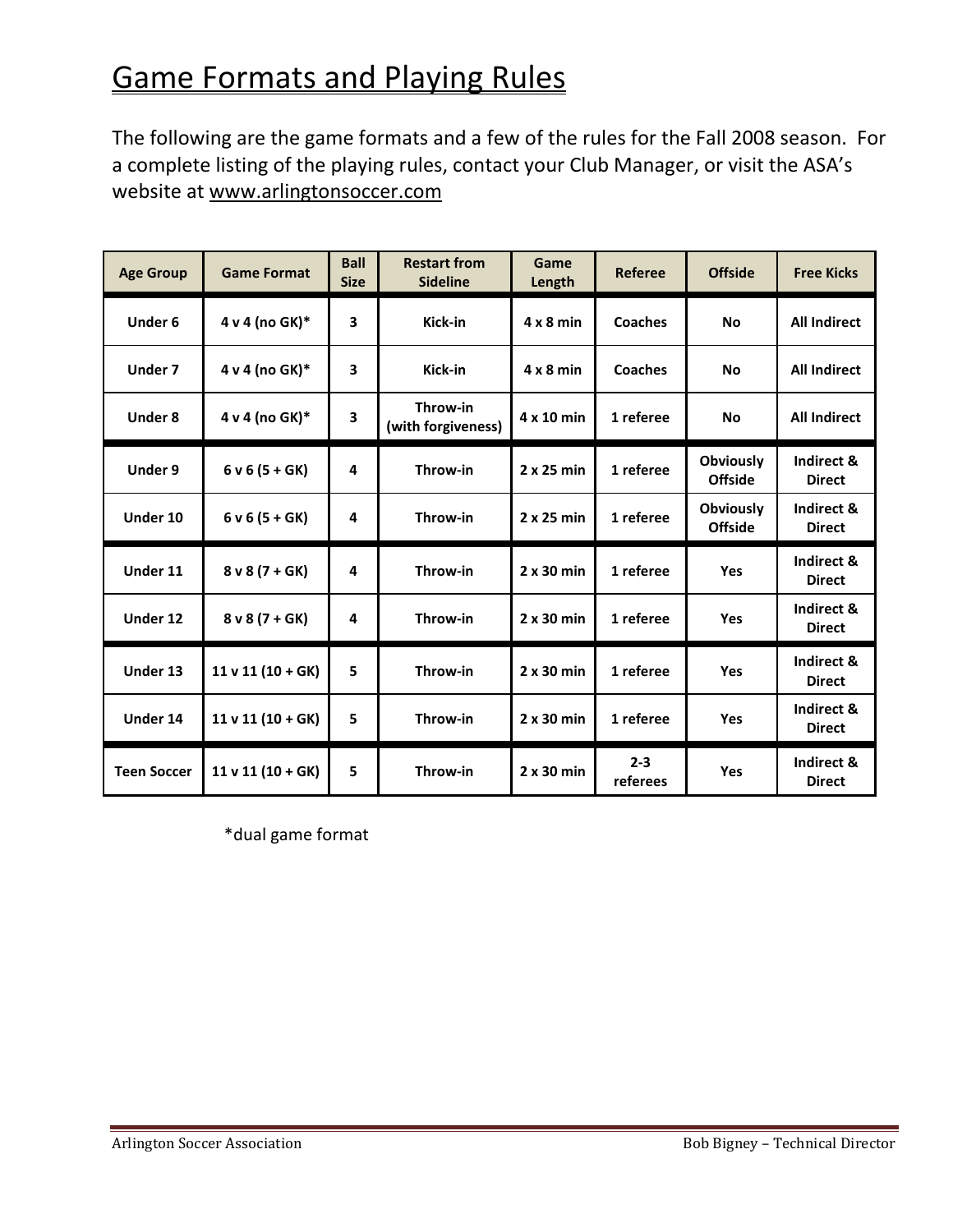### 4 v 4 Field Set Up

*Under 6, Under 7 & Under 8* 

Field Size – 35 yards (105 feet) long x 25 yards (75 feet wide) 2 fields, side by side, with at least 5 yards (15 feet) between the fields Goal Box size – 3 yards (9 feet) long (out) x 6 yards (18 feet) wide Midfield Line – across the middle of the field. An X marking the center of the field Center circle – radius of 6 yards from center X

Goals (corner flags/cones) are placed in the center of each endline, 4 yards apart





4 yards(12 feet)

**Goals** 

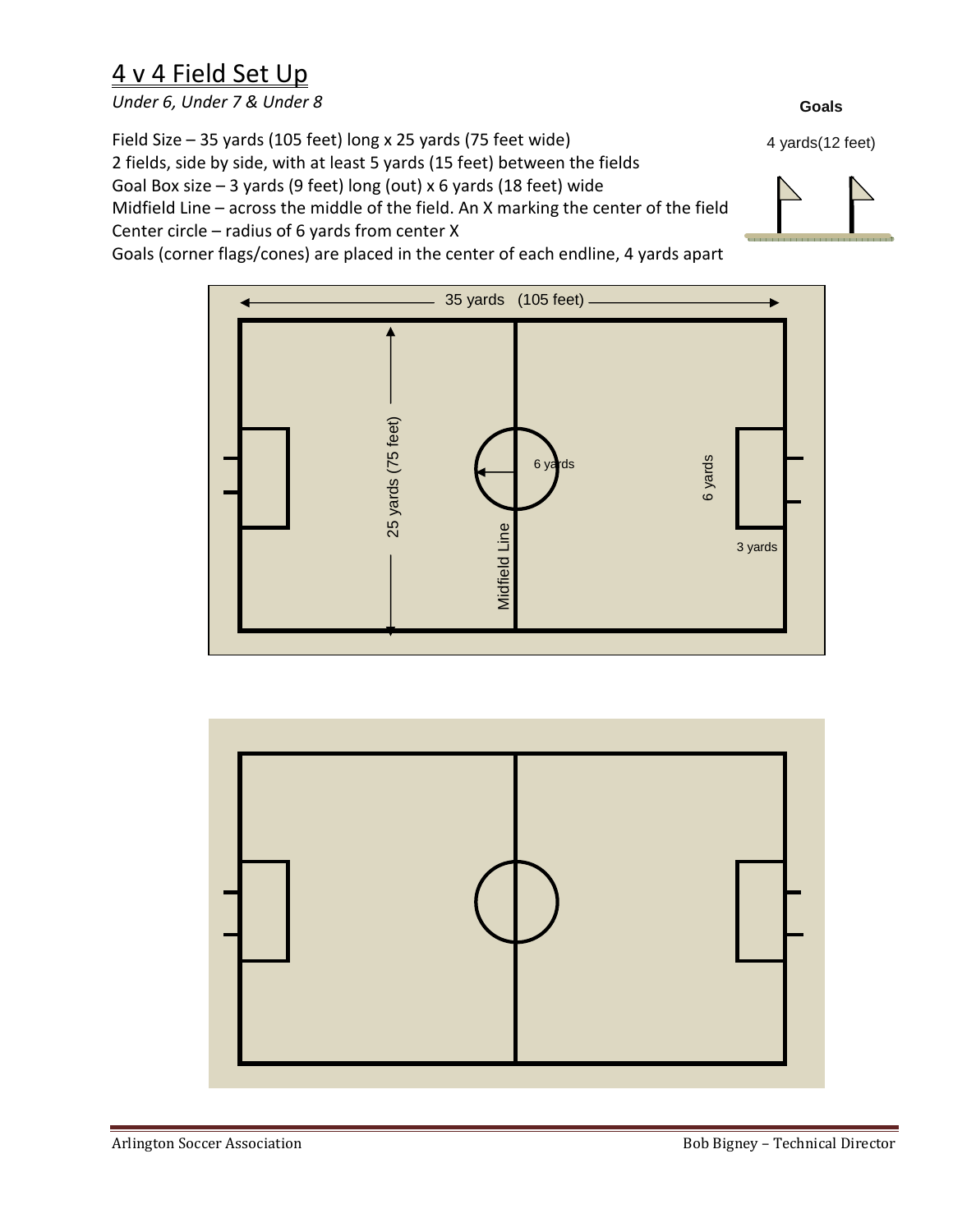### **ADDITIONAL INSTRUCTIONS & ASA PHILOSOPHIES** *UNDER 6 – UNDER 8 AGE GROUPS*

#### **TEAM ROSTER SIZE**

In the under 6 - under 8 age groups, the ASA recommends that teams are formed with 12-14 players. This will allow for six to seven (6-7) players to be selected for each "sub team" on game days. With four (4) players on the field, that would provide two to three (2-3) substitutes for each game.

#### **SUB TEAMS & SIDE BY SIDE GAMES**

The sub teams should be chosen so that they are balanced on each game day and should be changed from game to game.

In the under 6 – under 8 age groups, game locations will have two fields, side by side. Each team will select two "sub teams." Each sub team should have a team leader (coach). One sub team will play against an opponent's sub team on one field; and the other sub team will play against the opponents other sub team on the other field.

At halftime, the HOME TEAM'S sub teams will switch fields. The away team's sub team will stay on the same fields.

#### **RUNAWAY GAMES**

When a team is losing a game by four goals, it may add one (1) additional player, creating 5 vs4. When a team is losing a game by five (5) goals, it may add another additional player, creating 6 vs4. The maximum player advantage is two (2) players.

The process is constantly adjusted depending on the score of the game.

#### **SPECTATORS**

Spectators are not permitted in the center area located between the two fields. This area is reserved for the players, coaches, and assistant coaches.

#### **PROFANITY**

Under no circumstances will any coach use profanity or physically or psychologically abuse any other person.

#### **GOOD OF SOCCER**

Opposing parent/coaches and players should shake hands after each game.

For the purpose of fostering the good of soccer and of providing full participation for all Arlington Soccer Association players, any player who regularly attends their practice sessions shall play in every scheduled game. The spirit of this rule is that each player should play a substantial amount of each game that they attend.

#### **AREA CLEAN UP**

All teams shall be responsible for maintaining field areas in a clean and neat appearance, disposing of all trash prior to leaving the field.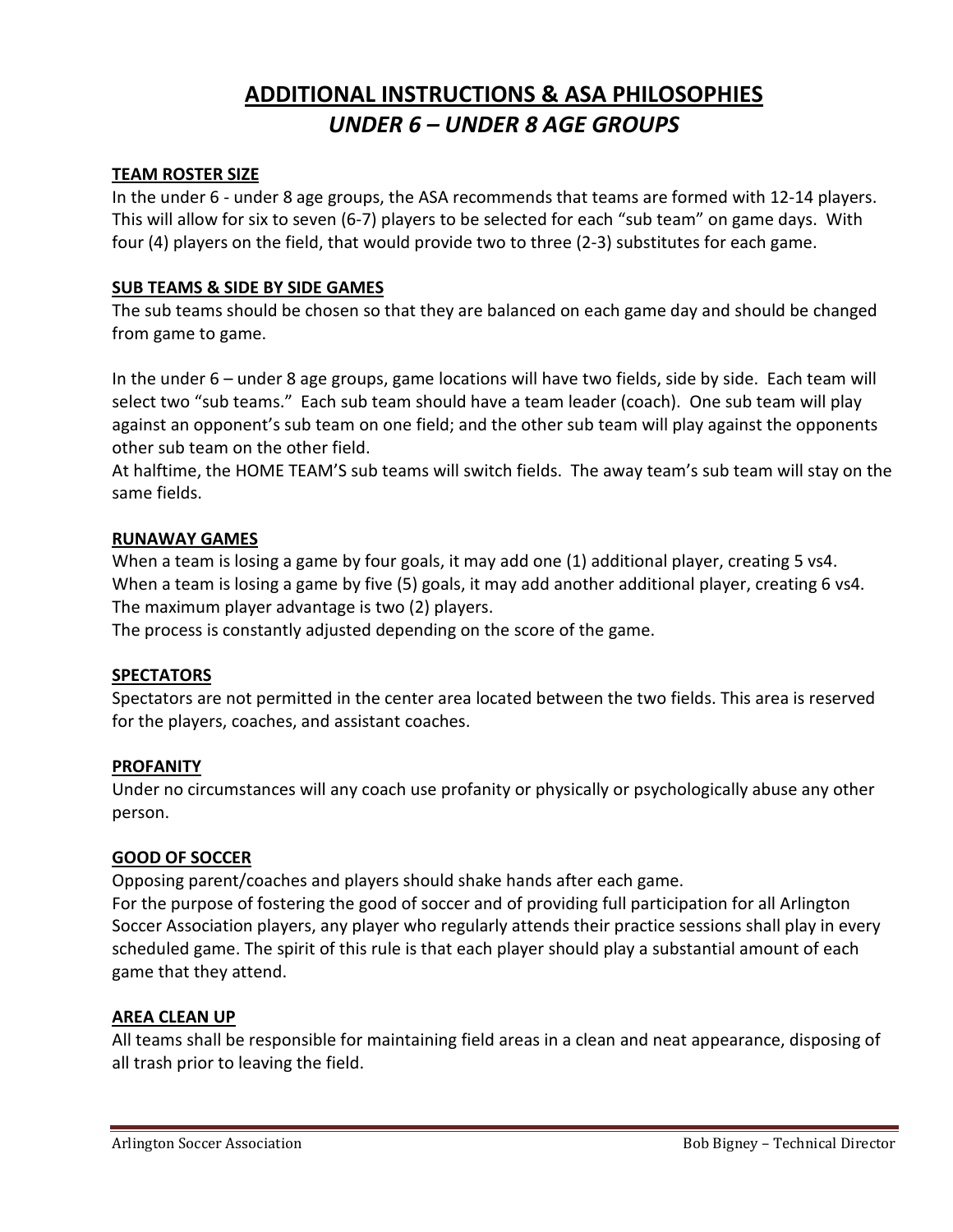

### **ASA PLAYING RULES UNDER 6, UNDER 7 & UNDER 8 AGE GROUPS**

The Laws of the Game as authorized by the International Federation of Association Football (F.I.F.A.) and the United States Soccer Federation (U.S.S.F.) shall apply in all cases except as follows:

#### **LAW 1 FIELD OF PLAY**

The field of play is rectangular, its length being no more than 40 yards or less than 30 yards and its width not more than 35 yards or less than 20 yards. The length in all cases shall exceed the width. Game field locations provide space for two game fields to be set up side by side and for games to be played simultaneously.

Goals are set in place at the center of each end line. Goals are four (4) yards wide.

Goal area lines are one (1) yard to the right and left of the goal posts and extend three (3) yards out from the goals.

#### **LAW 2 THE BALL**

The under 6, under 7 & under 8 age groups use a Size 3 ball.

#### **LAW 3 NUMBER OF PLAYERS**

For games, each team will be divided into two sub-teams. The sub-teams may change in player composition from game to game but may not change during a game unless injuries dictate. *Example: If a player is on sub-team A for a given game, that player must remain on sub-team A for the entire game unless as noted above.*

The maximum number of players on the field at one time for each sub-team is four (4). There is no goalkeeper in 4v4 competition.

Substitutions are allowed at any stoppage of play by the referee/game leader. The player going out must be completely off the field before a new player can enter.

#### **LAW 4 PLAYERS' EQUIPMENT**

Shin guards are mandatory for all players.

Players of teams participating in Association competition are required to wear the matching shirt of the Club the team represents.

Proper soccer shoes in conformity with the official lawful standard are the only acceptable soccer shoes. Sneakers may be worn, but no hard-soled street shoes are permitted.

The "home team" according to the schedule must change its uniform colors if they conflict with the "away team" colors.

#### **LAW 5 REFEREES**

In the under 6 & under 7 age groups, each team coach becomes the game leader on one field. The roll of the game leader is to keep the game moving, to encourage and instruct players from both teams, monitor substitutions, track elapsed time and stop and restart game as needed. The game leaders should think of themselves as an instructor rather than a referee. The game leader does not switch fields at half time.

In the under 8 age group, each field is assigned one referee. The job of the referee is to ensure player's safety, enforce the established rules of the game and to assist in the player's enjoyment of the game.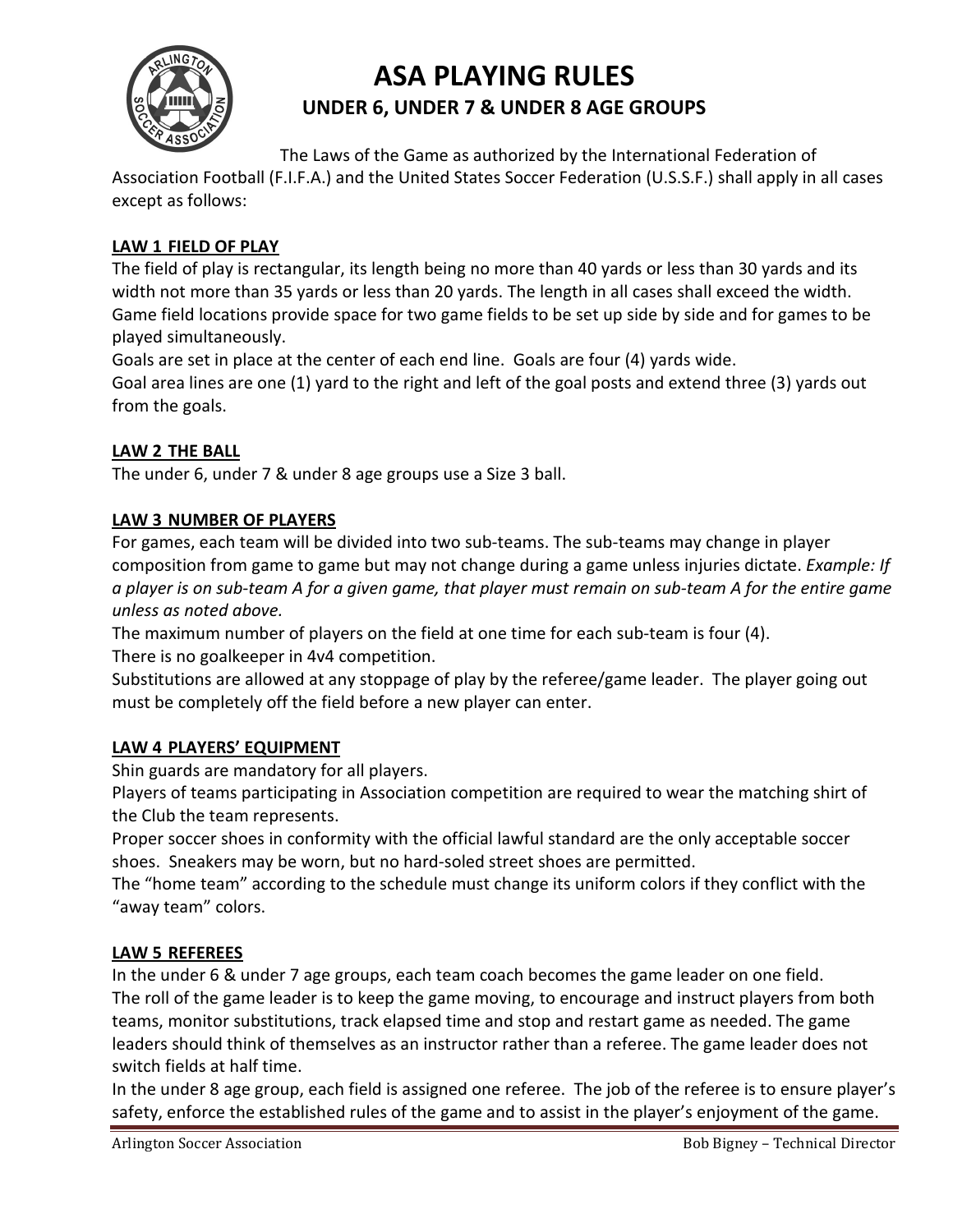All Association coaches, players and adult spectators must recognize the game leader as the sole authority over the game. As specified under the F.I.F.A. Laws, maintaining respect for the game leader is of vital importance to successful youth soccer. Behavior which falls below this standard of respect and interferes with the game leader's ability to officiate will not be tolerated. Any incidents will be subject to Association Board review and discipline.

#### **LAW 6 ASSISTANT REFEREES**

There are no assistant referees.

#### **LAW 7 DURATION OF GAME**

For the under 6 & under 7 age groups: Four eight minute quarters with a three minute break between quarters and a five minute break at half time.

For the under 8 age group: Four ten minute quarters with a three minute break between quarters and a five minute break at half time.

The "Home Sub Teams" must switch fields at half time.

#### **LAW 8 THE START OF PLAY**

The game begins with the ball being played from the approximate center spot by the team winning the coin toss. Opposing players must be at least six (6) yards away. The kick is indirect. The ball may be kicked in any direction.

#### **RESTARTS**

Opponents must be six (6) yards away from the ball on all restarts. All restarts are indirect. (The ball must be touched by another player before a goal can be scored.) The player taking a kick cannot touch the ball again until another player has played it. Restarts after a goal are taken from the center, same as the start of play.

#### **LAW 9 BALL IN AND OUT OF PLAY**

The ball is out of play when it has completely crossed over the sideline or end line; or when the game has been stopped by the game leader.

A ball going out of play over the side is restarted by a kick-in by the team not playing the ball out of bounds. The ball is placed on the ground where it went out of play and kicked into play. All kick-ins are indirect.

A ball going out of play over the end line is played in either by a goal kick or a corner kick. (see Goal Kick and Corner Kick)

#### **LAW 10 METHOD OF SCORING**

The ball must pass completely across goal line between the goal posts and under the crossbar (or the height of the goal posts). Players may score a goal from anywhere on the field. All free kicks, including the kick-in from the side, are indirect.

#### **LAW 11 OFFSIDE**

There is no offside in the under 6, under 7 and under8 age groups.

#### **LAW 12 FOULS AND MISCONDUCT**

All fouls result in awarding an indirect free kick for the team that was fouled.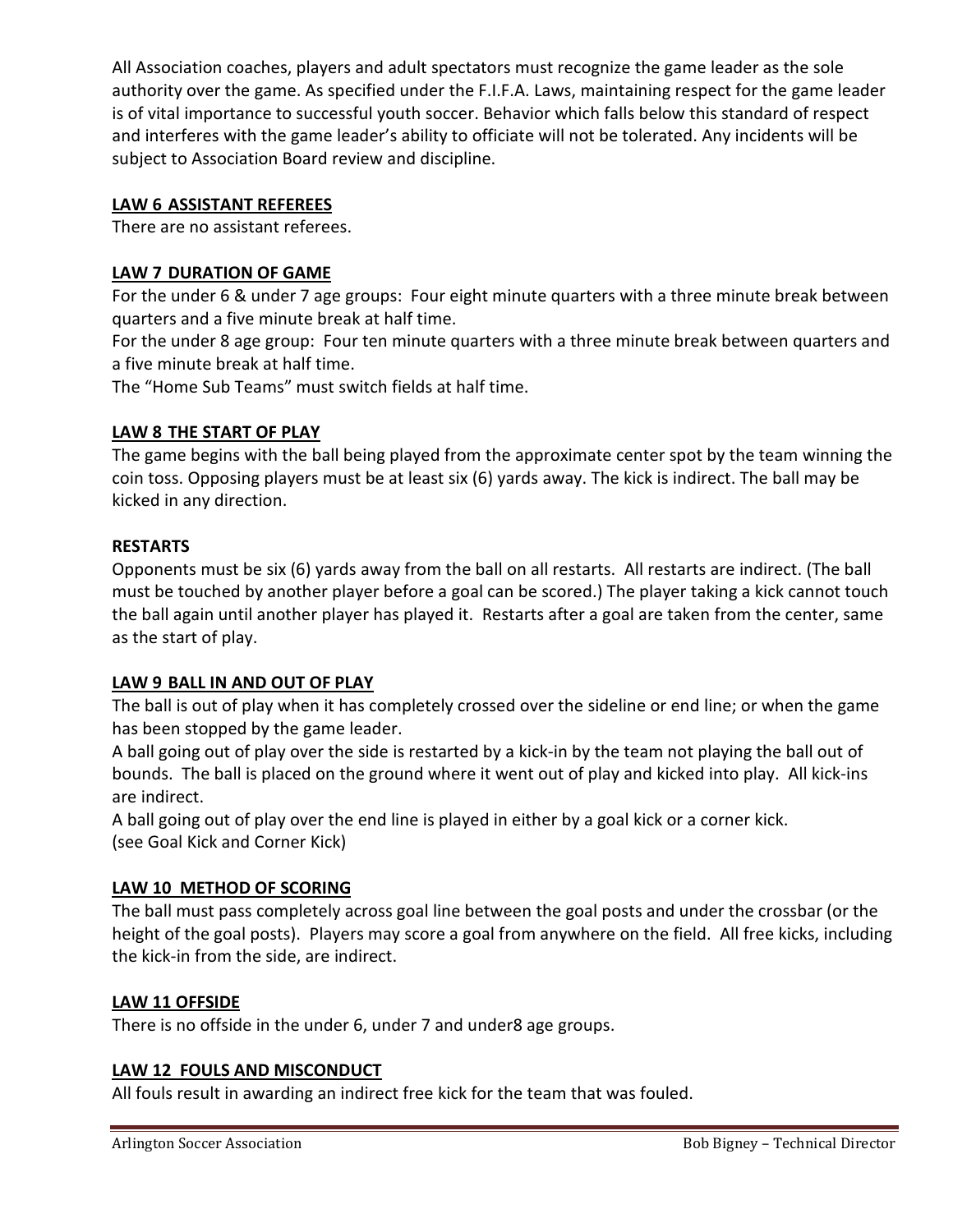#### **LAW 13 FREE KICKS**

All free kicks are indirect (the ball must be touched by another player before a goal can be scored). The player taking a kick cannot touch the ball again until another player has touched it.

#### **LAW 14 THE PENALTY KICK**

There are no penalty kicks in the under 6, under 7 and under 8 age groups.

#### **LAW 15 THE THROW IN**

In the under 6 & under 7 age groups, there are no throw-ins. A ball going out of play over the side is restarted by a KICK-IN by the team not playing the ball out of bounds. The ball is placed on the ground where it went out of play and kicked into play. All kick-ins are indirect.

In the under 8 age group, a ball going out of play over the side is restarted by a THROW-IN by the team not playing the ball out of bounds. A throw-in is taken from the spot the ball went out of play, from behind the line, with both feet in contact with the ground, with both hands on the ball, and in a continuous motion from behind the head.

Referees are instructed to forgive mistakes with throw-ins, to provide instruction to the players and to allow 'do-overs' if necessary.

#### **LAW 16 THE GOAL KICK**

The defending team takes a goal kick when the attacking team touched the ball last before it went over the end line. The ball may be kicked from anywhere inside the goal area. Attacking players must be at least six yards away from the ball and outside the goal area. All goal kicks are indirect.

#### **LAW 17 THE CORNER KICK**

The attacking team takes corner kicks when the defending team touched the ball last before it went over the end line. Corner kicks are taken from either corner of the field, one (1) yard from the spot where the end line and sideline meet. All corner kicks are indirect.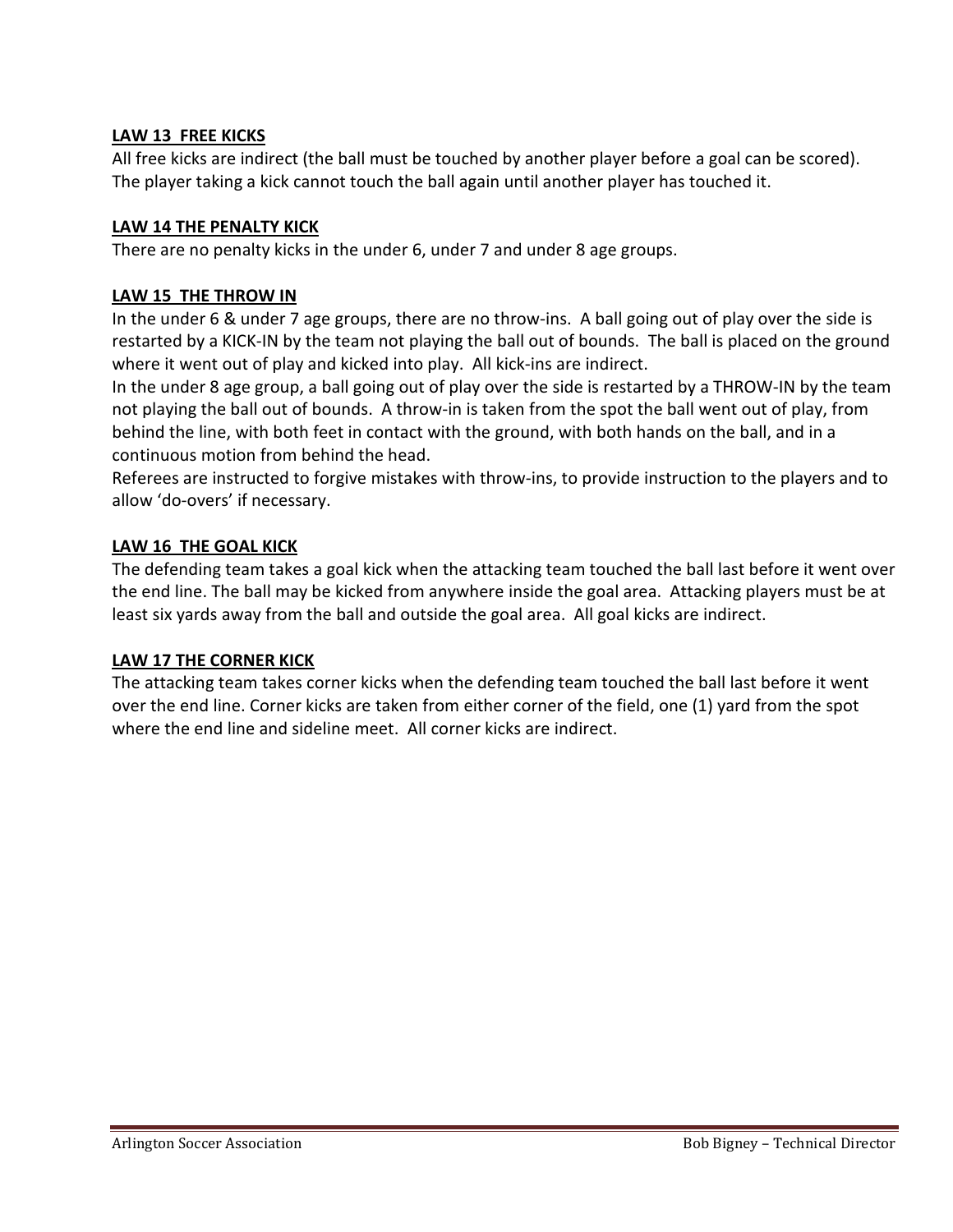

Arlington Soccer Association Bob Bigney – Technical Director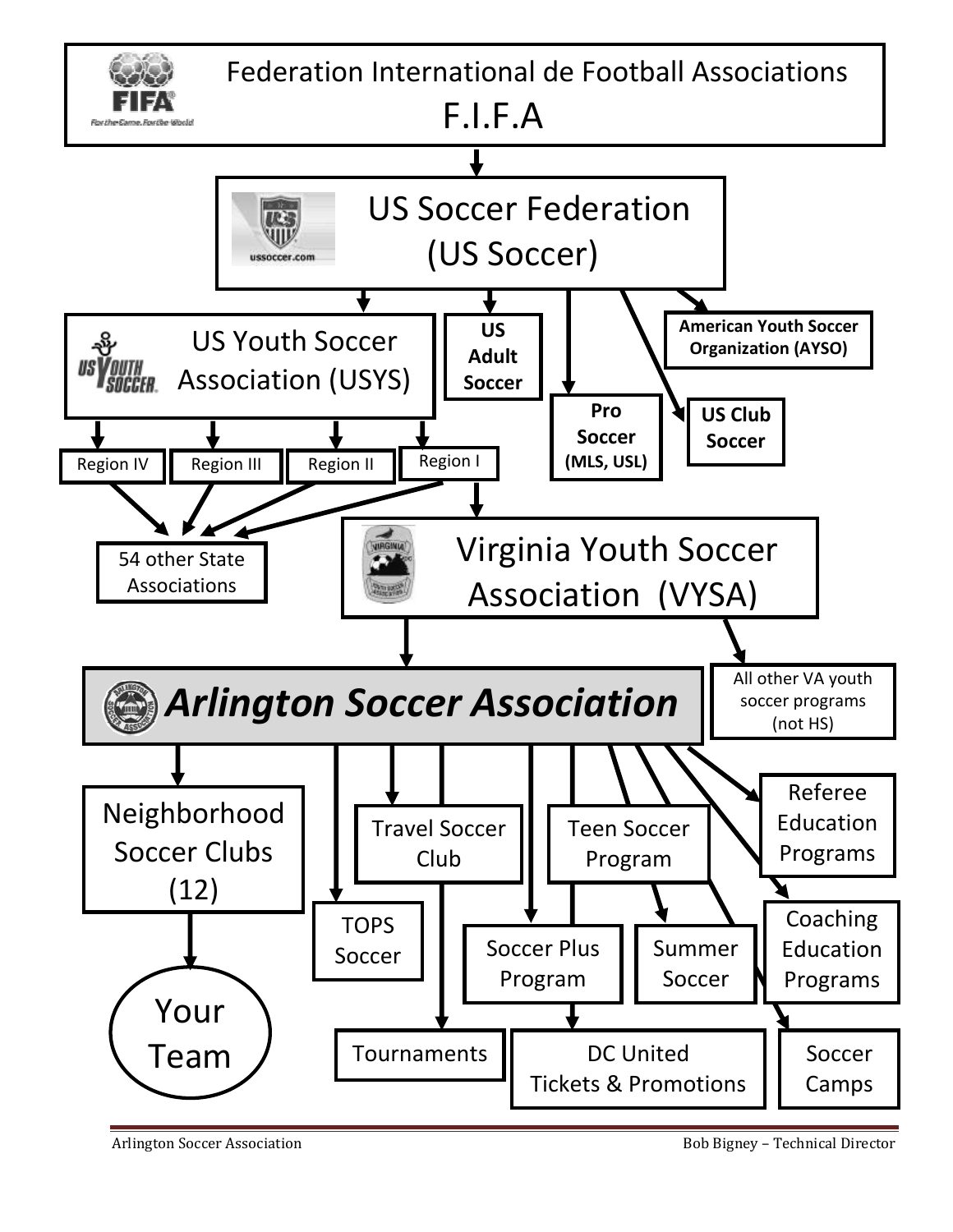*Want more information?* 

*Visit the Arlington Soccer Association Website* 

# *www.arlingtonsoccer.com*

*All the latest news, scores and other soccer information* 



# Arlington & Falls Church, Virginia **Arlington Soccer Association**